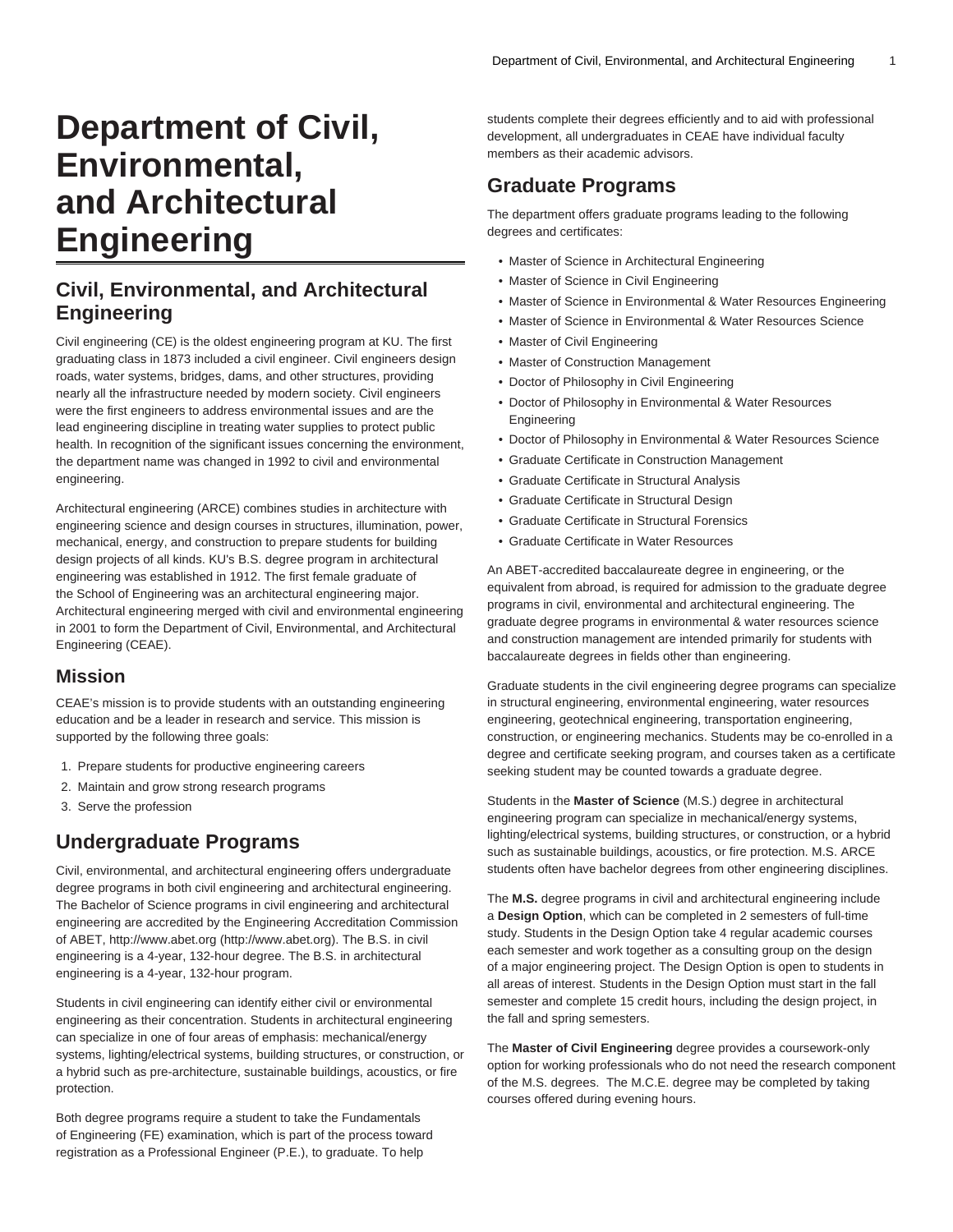The interdisciplinary **Master of Science** degree in environmental & water resources science is intended primarily for students with baccalaureate degrees in fields other than engineering.

The **Master of Construction Management** is a professional nonthesis degree for part-time or full-time students. Graduate courses in construction management (CMGT) are taught in the evening.

The department's doctoral degrees are the **Doctor of Philosophy** degrees in civil engineering, environmental & water resources engineering, and environmental & water resources science. Most doctoral students hold M.S. degrees, but direct admission to a doctoral program is possible for especially well-qualified engineering B.S. holders.

# **Courses**

#### **ARCE 101. Introduction to Architectural Engineering. 2 Credits.**

An introduction to the study of and careers in architectural engineering. Topics include problem solving and study skills, the building design and construction process, design documents, and professional practice issues such as licensing requirements and ethics.

# **ARCE 217. Computer-Assisted Building Design. 3 Credits.**

Introduction to computer-aided design (CAD) tools. The course covers 2D drafting and 3D modeling using Autodesk's AutoCAD® and building information modeling (BIM) software Revit®. Includes architectural and structural design; mechanical, electrical, and plumbing (MEP) design; and modeling using the Family Editor in Revit. Prerequisite: Must be eligible for [MATH 125](/search/?P=MATH%20125) or [MATH 145,](/search/?P=MATH%20145) or consent of instructor.

#### **ARCE 315. Electric Circuits and Machines. 3 Credits.**

Introduction to DC and AC electrical circuit analysis techniques, AC power calculations, transformers, three-phase systems, magnetic circuits, and DC and AC machines with a focus on applications. Not open to electrical or computer engineering majors. (Same as [EECS 315](/search/?P=EECS%20315).) Prerequisite: A course in differential equations and eight hours of physics.

# **ARCE 350. Building Materials Science. 3 Credits.**

An introduction to the structural, thermal, electrical, and optical properties of building materials. Manufacturing, testing, integration, and specification of materials with emphasis on commercial, institutional, and industrial buildings. Prerequisite: [PHSX 212](/search/?P=PHSX%20212) and [CHEM 150](/search/?P=CHEM%20150) or [CHEM 149](/search/?P=CHEM%20149), or consent of instructor.

#### **ARCE 351. Building Materials Science, Honors. 3 Credits.**

An introduction to the structural, thermal, electrical, and optical properties of building materials. Manufacturing, testing, integration, and specification of materials with emphasis on commercial, institutional, and industrial buildings with added honors-enhancement activities. The activities include one or more of the following: extra meetings outside the classroom, written work, projects, and presentations. Prerequisite: [PHSX 212](/search/?P=PHSX%20212) and [CHEM 150](/search/?P=CHEM%20150) or [CHEM 149,](/search/?P=CHEM%20149) or consent of instructor.

#### **ARCE 390. Special Problems. 1-3 Credits.**

Special problems in architectural engineering. The study of a particular problem involving individual research and report. Prerequisite: Students must submit, in writing, a proposal including a statement of the problem the student wishes to pursue, the methodology the student plans to use in the program, and objectives of the special problems. The student must also have a signed agreement with the faculty member proposed as instructor for the course. Consent of the instructor.

# **ARCE 620. Architectural Acoustics. 3 Credits.**

An introduction to the physics of sound. Objective and subjective evaluation and control of sound as applied to architectural spaces. Room shaping, mechanical and electrical system noise and vibration control,

and electro-acoustic sound reinforcement. Prerequisite: [PHSX 212,](/search/?P=PHSX%20212) [PHSX 236,](/search/?P=PHSX%20236) and [ARCE 661](/search/?P=ARCE%20661) or equivalent, or consent of instructor.

#### **ARCE 621. Electro-Acoustical Systems. 3 Credits.**

A study of electro-acoustic sound reinforcement and reproduction systems for buildings. Prerequisite: [PHSX 212](/search/?P=PHSX%20212), [PHSX 236](/search/?P=PHSX%20236), and [ARCE 315](/search/?P=ARCE%20315) or equivalent, or consent of instructor.

#### **ARCE 629. Problems in Architectural Acoustics. 1.5 Credits.**

Capstone architectural engineering design course that includes the analysis, design, and integration of a building's acoustical system. Building codes, standards, performance, and sustainability are addressed. Prerequisite: [CMGT 457](/search/?P=CMGT%20457), [ARCE 640,](/search/?P=ARCE%20640) and senior standing, or consent of instructor. Corequisite: [CMGT 500.](/search/?P=CMGT%20500)

#### **ARCE 640. Power Systems Engineering I. 3 Credits.**

This course introduces the design of commercial and industrial power systems. Emphasis is placed on the proper selection, specification, and installation of materials and equipment that comprise commercial and industrial power systems. This course covers the application of materials and equipment in accordance with industry standards, independent laboratory testing, and the National Electrical Code. Prerequisite: [ARCE 315](/search/?P=ARCE%20315) or [EECS 315](/search/?P=EECS%20315) or consent of instructor.

#### **ARCE 641. Power Systems Engineering II. 3 Credits.**

A continuation of [ARCE 640](/search/?P=ARCE%20640) that integrates system components into functional, safe, and reliable power distribution systems for commercial, industrial, and institutional (CII) facilities. Service entrance design, distribution system layout and reliability, emergency and standby power system design, medium-voltage distribution systems, symmetrical fault analysis, and special equipment and occupancies. (Same as [EECS 441](/search/?P=EECS%20441).) Prerequisite: [ARCE 640](/search/?P=ARCE%20640) or [EECS 212](/search/?P=EECS%20212) and Upper-Level EECS Eligibility.

#### **ARCE 642. Power System Protection. 3 Credits.**

This course introduces techniques and methods used to analyze and predict the performance of commercial and industrial power systems and equipment under balanced and unbalanced fault conditions. Emphasis is placed on the selection, application, and coordination of protective devices to detect and clear power system faults in a safe and reliable manner. Prerequisite: [ARCE 640](/search/?P=ARCE%20640) or [EECS 212](/search/?P=EECS%20212) or consent of instructor.

#### **ARCE 644. Electric Machines and Drives. 3 Credits.**

Introduction to electric machine theory, operation, and control. Electric machines covered include DC generators and motors, AC synchronous generators and motors, AC induction generators and motors, as well as fractional horsepower and special purpose motors. Motor starting and controls for both DC and AC machines are also covered including an introduction to power electronics and variable frequency drives (VFD). (Same as [EECS 544](/search/?P=EECS%20544).) Prerequisite: [ARCE 640](/search/?P=ARCE%20640) or [EECS 212](/search/?P=EECS%20212) and Upper-Level EECS Eligibility.

# **ARCE 645. Electric Energy Production and Storage. 3 Credits.**

An introduction to the design of utility scale and small scale (distributed generation) electric energy production and storage systems. This course addresses the technical, operational, economic, and environmental characteristics associated with both traditional and nontraditional electric energy production systems along with associated grid integration, energy delivery, and regulatory issues. Traditional energy production systems covered include fossil fuel, hydroelectric, and nuclear power plants. Non-traditional energy productions systems covered include fuel cells, photovoltaics (PV), concentrated solar power (CSP), wind, geothermal, and other emerging technologies. (Same as [EECS 545.](/search/?P=EECS%20545)) Prerequisite: [ARCE 640,](/search/?P=ARCE%20640) or [EECS 212](/search/?P=EECS%20212) and Upper-Level EECS Eligibility.

#### **ARCE 647. Power System Analysis I. 3 Credits.**

Introduction to the analysis of commercial, industrial, and utility power systems. Emphasis is placed on modeling system components which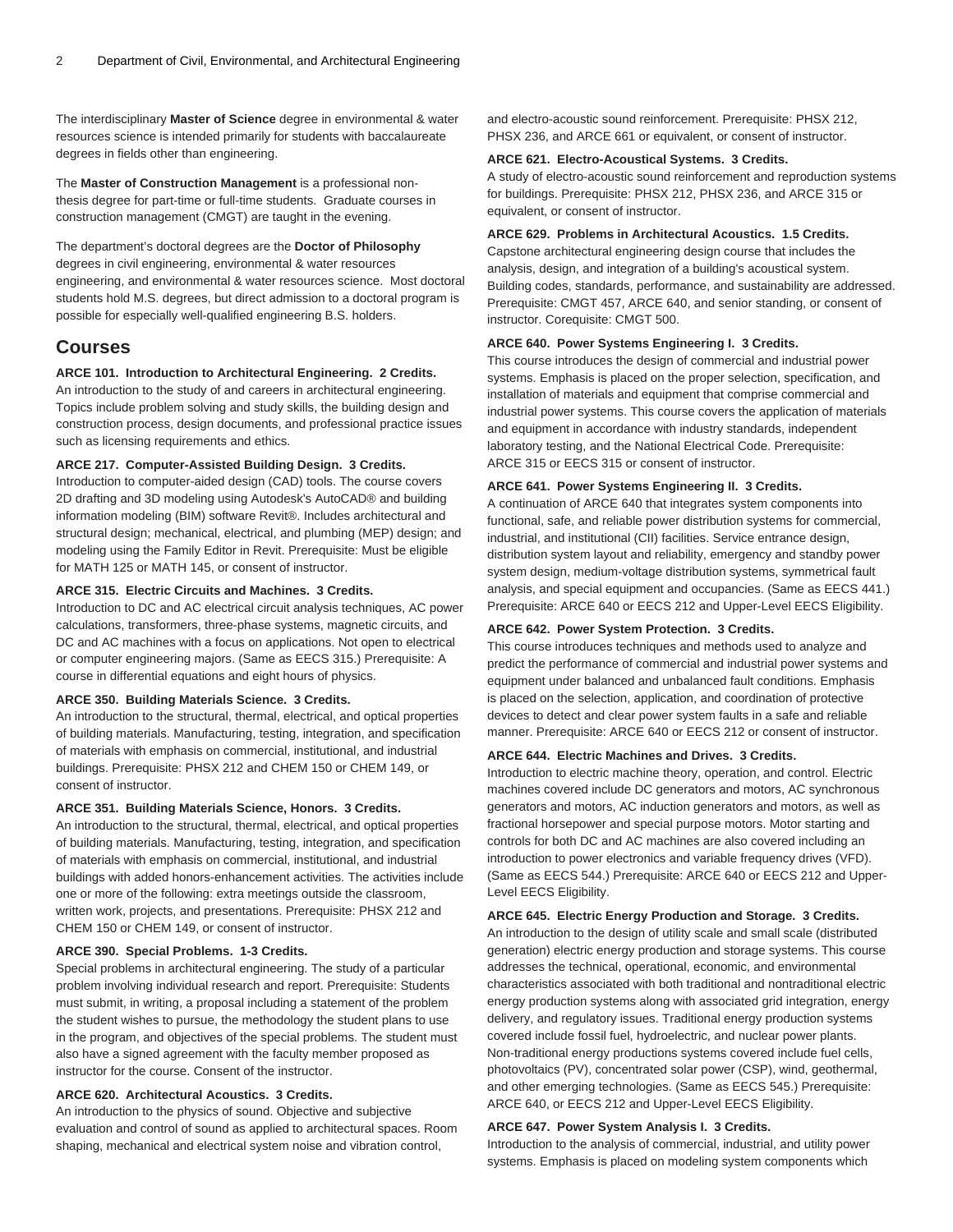include transmission and distribution lines, transformers, induction machines, and synchronous machines and the development of a power system model for analysis from these components. System modeling will be applied to short-circuit studies and used to analyze symmetrical faults, to develop sequence networks using symmetrical components, and analyze unsymmetrical faults. (Same as [EECS 547.](/search/?P=EECS%20547)) Prerequisite: [ARCE 640,](/search/?P=ARCE%20640) or [EECS 212](/search/?P=EECS%20212) and Upper-Level EECS Eligibility.

#### **ARCE 648. Power System Analysis II. 3 Credits.**

Continuation of [ARCE 647](/search/?P=ARCE%20647) or [EECS 547](/search/?P=EECS%20547) that uses power system modeling developed in [ARCE 647](/search/?P=ARCE%20647) or [EECS 547](/search/?P=EECS%20547) to analyze power system load flow, operation and economic dispatch, stability, and transient response. The impact of alternative energy sources, energy storage, DC transmission and interties, and other emerging technologies on power system operation and reliability will be addressed throughout the course. (Same as [EECS 548.](/search/?P=EECS%20548)) Prerequisite: [ARCE 647](/search/?P=ARCE%20647) or [EECS 547](/search/?P=EECS%20547) or consent of instructor.

#### **ARCE 650. Illumination Engineering. 3 Credits.**

Students are introduced to lighting fundamentals, measurement, and technology and to their application in the analysis and design of architectural lighting systems. Prerequisite: [PHSX 212](/search/?P=PHSX%20212) or consent of instructor.

# **ARCE 660. Building Thermal Science. 3 Credits.**

The fundamentals of moist air processes, air and moisture exchange, and building heat transfer. Determination of heating and cooling loads under steady-state and transient conditions. Prerequisite: [ME 212](/search/?P=ME%20212). Corequisite: [CE 330](/search/?P=CE%20330) or [ME 510](/search/?P=ME%20510) or [AE 345](/search/?P=AE%20345) or [C&PE 511;](/search/?P=C%26PE%20511) or consent of instructor.

# **ARCE 661. HVAC&R Systems Design. 3 Credits.**

Analysis and design of heating, ventilating, air-conditioning, and refrigeration equipment and systems. Prerequisite: [ARCE 660](/search/?P=ARCE%20660) or [ARCE 670](/search/?P=ARCE%20670) or consent of the instructor.

#### **ARCE 662. Water Systems Design. 3 Credits.**

The analysis and design of hydronic systems for buildings including piping, plumbing, pumping, and the water-side of heating, ventilating, and air-conditioning (HVAC). Prerequisite: [ME 510,](/search/?P=ME%20510) [AE 345](/search/?P=AE%20345), [CE 330,](/search/?P=CE%20330) or [C&PE 511](/search/?P=C%26PE%20511), or consent of the instructor.

#### **ARCE 663. Energy Management. 3 Credits.**

Energy usage in commercial buildings and industry, energy auditing methodology, utility analysis, management measures, and economic evaluation are covered. Includes fieldwork. Prerequisite: Corequisite: [ARCE 660](/search/?P=ARCE%20660) or [ARCE 670](/search/?P=ARCE%20670), or consent of instructor.

# **ARCE 664. Fire Protection Engineering. 3 Credits.**

An introduction to human response, fire science, combustion calculations, compartment fires, piping and sprinkler design, and smoke management. Analytical methods, experimental data, codes, case-studies, and videos are presented in this engineering design course. Prerequisite: [ME 212](/search/?P=ME%20212) or [C&PE 221](/search/?P=C%26PE%20221), and [ME 510,](/search/?P=ME%20510) [AE 345,](/search/?P=AE%20345) [CE 330,](/search/?P=CE%20330) or [C&PE 511,](/search/?P=C%26PE%20511) or consent of instructor.

# **ARCE 665. Solar Energy Systems Design. 3 Credits.**

A quantitative and qualitative study of active, passive, wind, and photovoltaic energy conversion systems for buildings. Solar radiation and system performance prediction. Prerequisite: [ME 212](/search/?P=ME%20212) or [C&PE 221](/search/?P=C%26PE%20221), or consent of instructor.

### **ARCE 670. Building Thermal Science, Honors. 3 Credits.**

The fundamentals of moist air processes, air and moisture exchange, and building heat transfer. Determination of heating and cooling loads under steady-state and transient conditions with added honors-enhancement activities. The activities include one or more of the following: extra meetings outside the classroom, written work, projects, and presentations. Prerequisite: ME 312. Corequisite: [CE 330](/search/?P=CE%20330) or [ME 510](/search/?P=ME%20510) or [AE 345](/search/?P=AE%20345) or [C&PE 511;](/search/?P=C%26PE%20511) or consent of instructor.

#### **ARCE 671. HVAC&R Systems Design, Honors. 3 Credits.**

Analysis and design of heating, ventilating, air-conditioning, and refrigeration equipment and systems. The discussion section and its assignments are required. Not open for those with credit for [ARCE 661.](/search/?P=ARCE%20661) Prerequisite: [ARCE 660](/search/?P=ARCE%20660), [ARCE 670](/search/?P=ARCE%20670), or consent of the instructor.

#### **ARCE 675. Sound and Vibration Control. 3 Credits.**

An introduction to the physics and measurement of sound, wave phenomena, acoustics, and methods of noise and excessive vibration control for various applications. Prerequisite: [PHSX 212](/search/?P=PHSX%20212) and [MATH 220](/search/?P=MATH%20220) or [MATH 221](/search/?P=MATH%20221) or [MATH 320](/search/?P=MATH%20320); or consent of instructor.

#### **ARCE 690. Special Problems. 1-3 Credits.**

The study of a particular problem in architectural engineering involving individual research and presentation. Prerequisite: Student must submit, in writing, a proposal including a statement of the problem the student wishes to pursue, the methodology the student plans to use in the program, and objectives of the special problems. The student must also have a signed agreement with the faculty member proposed as instructor for the course. Consent of instructor.

#### **ARCE 691. Honors Research. 3 Credits.**

Research a particular architectural engineering problem. Research will involve defining the problem, developing a research methodology, applying the research methodology and gathering data, analyzing and interpreting the data, and presenting the results of the research. The student must have a faculty sponsor and submit a proposal in writing stating the objective of the research, the planned research method that will be used, and the method of reporting the results. Prerequisite: Participation in the University Honors Program, consent of instructor, and approval of the chair are required.

#### **ARCE 698. Comprehensive Design Project. 3 Credits.**

Capstone architectural engineering design course that includes the analysis, design, and integration of a building's structural, mechanical, electrical, and lighting systems. Building codes, standards, performance, and sustainability are addressed, and BIM software utilized. Prerequisite: [CMGT 457](/search/?P=CMGT%20457) or [CMGT 500](/search/?P=CMGT%20500), or [ARCE 620,](/search/?P=ARCE%20620) or [ARCE 640](/search/?P=ARCE%20640) and [ARCE 650,](/search/?P=ARCE%20650) or [ARCE 660,](/search/?P=ARCE%20660) or [CE 562](/search/?P=CE%20562) or [CE 563.](/search/?P=CE%20563)

#### **ARCE 700. Directed Readings in Architectural Engineering. 1-3 Credits.**

Individual study of special topics and problems. May be repeated for credit. Prerequisite: Student must submit, in writing, a proposal including a statement of the problem the student wishes to pursue and a bibliography of the articles and books required to complete the project. The student must also have a signed agreement with the faculty member proposed as instructor for the course. Consent of instructor.

## **ARCE 750. Daylighting. 3 Credits.**

This course will cover daylighting design concepts, solar position, daylight availability, sky luminance distribution models, daylight delivery methods, integration of daylighting and electric lighting controls, physical modeling, and computer analysis techniques. Prerequisite: [PHSX 212,](/search/?P=PHSX%20212) or [ARCH 531](/search/?P=ARCH%20531), or consent of instructor

#### **ARCE 751. Advanced Lighting Design. 3 Credits.**

Advanced analysis, design, and modeling of luminous environments. It covers impact of lighting on human perception and interaction with space, human factors in lighting, camera-aided light measurement technologies, advanced computer-aided lighting simulations, effective and efficient integration of natural and artificial lighting, modeling and analysis of light sources and spaces, simulation of lighting systems, and design of lighting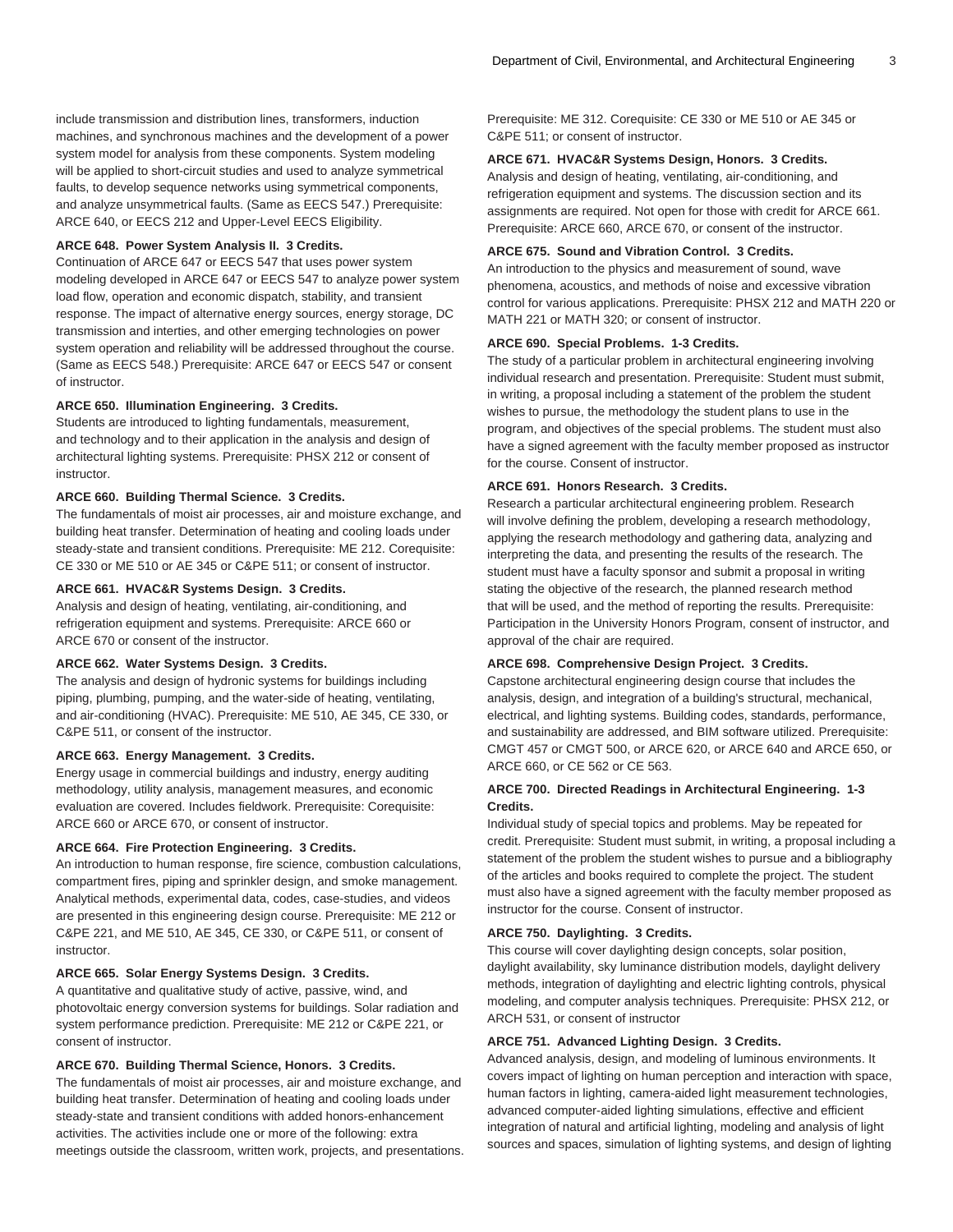control systems. Prerequisite: [ARCE 217](/search/?P=ARCE%20217) and [ARCE 650](/search/?P=ARCE%20650) or consent of instructor.

#### **ARCE 752. Lighting Measurement and Design. 3 Credits.**

This course will cover conventional lighting and solid-state lighting measurement, daylighting measurement, camera-aided lighting measurement technologies and applications, and design and development of custom luminaries in an LED workshop and innovative daylighting devices. Prerequisite: [ARCE 650,](/search/?P=ARCE%20650) or consent of instructor

# **ARCE 760. Automatic Controls for Building Mechanical Systems. 3 Credits.**

An introduction to controls for building mechanical systems. Discussions of the theory, design, and equipment used for control systems. The benefits of pneumatic, electrical, and electronic (DDC) controls will be examined. Prerequisite: [ARCE 660](/search/?P=ARCE%20660) or [ARCE 670](/search/?P=ARCE%20670); or consent of instructor.

#### **ARCE 764. Advanced Thermal Analysis of Buildings. 3 Credits.**

Manual and computational methods for determining steady-state and transient thermal loads in buildings. Advanced analysis of energy consumption given choices in building materials and mechanical systems. Prerequisite: [ARCE 217](/search/?P=ARCE%20217) and [ARCE 660](/search/?P=ARCE%20660) or [ARCE 670;](/search/?P=ARCE%20670) or consent of instructor.

#### **ARCE 895. Master's Project. 1-3 Credits.**

Directed study and reporting of a specialized topic of interest to the architectural engineering profession. Prerequisite: Consent of instructor.

#### **ARCE 899. Master's Thesis. 1-6 Credits.**

Directed research and reporting of a specialized topic of interest to the architectural engineering profession. Prerequisite: Consent of instructor.

# **Courses**

## **CE 191. Introduction to Civil Engineering. 2 Credits.**

A discussion of engineering logic through examination of current concepts in engineering education, practice and professional development. Not open to juniors and seniors.

# **CE 201. Statics. 2 Credits.**

The principles of statics, with particular attention to engineering applications. Prerequisite: [PHSX 210](/search/?P=PHSX%20210) or [PHSX 211](/search/?P=PHSX%20211) or [PHSX 201,](/search/?P=PHSX%20201) and [MATH 125](/search/?P=MATH%20125) or [MATH 145](/search/?P=MATH%20145).

# **CE 240. Geomatics. 3 Credits.**

This course introduces engineering applications of surveying and geographic information systems GIS) using surveying instruments and ArcGIS. The focus of this course is on practical application of geomatics to civil engineering problems. Two lectures periods and one lab period per week. Prerequisite: [MATH 125](/search/?P=MATH%20125) or [MATH 145](/search/?P=MATH%20145), [ARCE 217;](/search/?P=ARCE%20217) or consent of instructor.

## **CE 250. Dynamics. 3 Credits.**

The principles of kinematics and kinetics, with particular attention to engineering applications. Prerequisite: [CE 201](/search/?P=CE%20201) or [ME 201](/search/?P=ME%20201) or [ME 211,](/search/?P=ME%20211) and [MATH 126](/search/?P=MATH%20126) or [MATH 146](/search/?P=MATH%20146).

## **CE 260. Statics and Dynamics. 5 Credits.**

A combination of statics and dynamics covered in [CE 201](/search/?P=CE%20201) and [CE 250.](/search/?P=CE%20250) This course must be taken as a five-hour unit. Prerequisite: [PHSX 210](/search/?P=PHSX%20210) or [PHSX 211](/search/?P=PHSX%20211), and [MATH 126](/search/?P=MATH%20126) or [MATH 146](/search/?P=MATH%20146).

# **CE 310. Strength of Materials. 4 Credits.**

Principles of stress and deformation in solid objects. Prerequisite: [CE 201](/search/?P=CE%20201) or [ME 201](/search/?P=ME%20201) or [ME 211](/search/?P=ME%20211) or [CE 260](/search/?P=CE%20260) or CE 301. Corequisite: [MATH 220](/search/?P=MATH%20220) or [MATH 221](/search/?P=MATH%20221); or consent of instructor.

**CE 312. Strength of Materials, Honors. 4 Credits.**

Principles of stress and strain in solid objects with added honorsenhancement activities. The activities include one or more of the following: extra meetings outside the classroom, written work, projects, and presentations. Prerequisite: [CE 201](/search/?P=CE%20201) or [ME 201](/search/?P=ME%20201) or [ME 211](/search/?P=ME%20211) or [CE 260](/search/?P=CE%20260) or CE 301. Corequisite: [MATH 220](/search/?P=MATH%20220) or [MATH 221;](/search/?P=MATH%20221) or consent of instructor.

#### **CE 330. Fluid Mechanics. 3 Credits.**

This course covers the fundamentals of fluid mechanics and includes the topics fluid properties, hydrostatics, applications of conservation of mass, energy and momentum equations, pipe flow, dimensional analysis and open channel flow. Prerequisite: [ENGL 101,](/search/?P=ENGL%20101) [ENGL 102](/search/?P=ENGL%20102), CE 300 or CE 301 or [CE 250](/search/?P=CE%20250) or [CE 260](/search/?P=CE%20260).

#### **CE 331. Fluid Mechanics Lab. 1 Credits.**

This is an experimental course that consists of several laboratory experiments intended to illustrate the concepts presented in [CE 330](/search/?P=CE%20330), Fluid Mechanics. Prerequisite: [ENGL 101](/search/?P=ENGL%20101), [ENGL 102](/search/?P=ENGL%20102), [CE 250](/search/?P=CE%20250) or [CE 260](/search/?P=CE%20260) or CE 300 or CE 301. Corequisite: [CE 330.](/search/?P=CE%20330)

# **CE 412. Structural Engineering Materials. 3 Credits.**

Study of the engineering properties of structural materials and their control with emphasis on timber, concrete, and steel. Two one-hour lectures and one three-hour laboratory. Prerequisite: [CE 310](/search/?P=CE%20310) or [CE 312](/search/?P=CE%20312) and [ENGL 102](/search/?P=ENGL%20102) or [ENGL 105;](/search/?P=ENGL%20105) or consent of instructor.

#### **CE 413. Structural Engineering Materials, Honors. 3 Credits.**

Study of the engineering properties of structural materials and their control with emphasis on timber, concrete, and steel. Two one-hour lectures and one three-hour laboratory. Prerequisite: [CE 310](/search/?P=CE%20310) or [CE 312](/search/?P=CE%20312) and [ENGL 102](/search/?P=ENGL%20102) or [ENGL 105.](/search/?P=ENGL%20105) Open only to students admitted to the University Honors Program or by consent of instructor.

#### **CE 455. Hydrology. 3 Credits.**

An introduction to the fundamentals of hydrologic analysis. Subjects covered include collection and initial reduction of hydrologic data; rainfallrunoff relationships, hydrograph development; hydrologic routing, well equations and their application and hydrologic frequency analysis. Prerequisite: [ENGL 101,](/search/?P=ENGL%20101) [ENGL 102](/search/?P=ENGL%20102) or [ENGL 105](/search/?P=ENGL%20105), and [CE 330](/search/?P=CE%20330).

#### **CE 461. Structural Analysis. 4 Credits.**

Three one-hour lectures and one two-hour laboratory. Analysis of statically determinate and indeterminate beams, frames, and trusses using classical methods and introducing computer-based methods. Prerequisite: [CE 310](/search/?P=CE%20310) or [CE 312](/search/?P=CE%20312).

# **CE 477. Introduction to Environmental Engineering and Science. 3 Credits.**

Application of fundamental scientific principles to the protection of atmospheric, aquatic, and terrestrial environments through the use of pollution abatement processes, with consideration also given to economic, social, political, and legal aspects of pollution control. Prerequisite: [ENGL 102](/search/?P=ENGL%20102) or [ENGL 105](/search/?P=ENGL%20105), [MATH 101](/search/?P=MATH%20101) or [MATH 104,](/search/?P=MATH%20104) and [CHEM 135](/search/?P=CHEM%20135) or [CHEM 175](/search/?P=CHEM%20175) or [CHEM 195](/search/?P=CHEM%20195) or [CHEM 149](/search/?P=CHEM%20149) or [CHEM 150](/search/?P=CHEM%20150).

# **CE 479. Introduction to Environmental Engineering and Science, Honors. 3 Credits.**

Application of fundamental scientific principles to the protection of atmospheric, aquatic, and terrestrial environments through the use of pollution abatement processes, with consideration also given to economic, social, political, and legal aspects of pollution control. Open only to students admitted to the University Honors Program or by consent of instructor. Prerequisite: [ENGL 102](/search/?P=ENGL%20102) or [ENGL 105,](/search/?P=ENGL%20105) [MATH 101](/search/?P=MATH%20101) or [MATH 104](/search/?P=MATH%20104), and [CHEM 135](/search/?P=CHEM%20135) or [CHEM 175](/search/?P=CHEM%20175) or [CHEM 195](/search/?P=CHEM%20195) or [CHEM 150](/search/?P=CHEM%20150) or [CHEM 149](/search/?P=CHEM%20149).

#### **CE 480. Introduction to Transportation Engineering. 3 Credits.**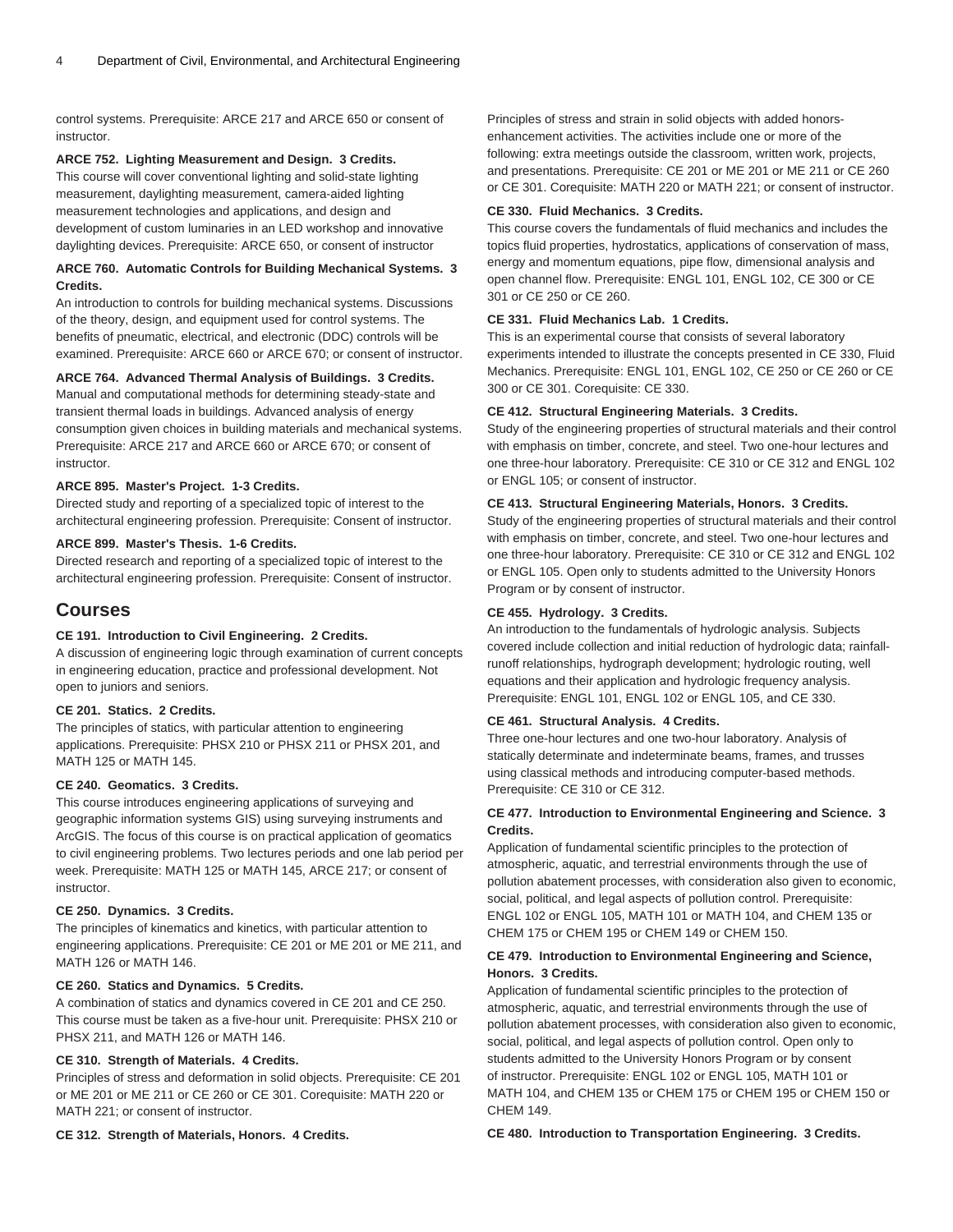Students are provided with a solid introduction to the principles of highway engineering and traffic analysis. This course will present a large number of practical problems, and in sufficient depth, such that the student will be capable of solving real highway-related problems. Prerequisite: [CE 240.](/search/?P=CE%20240)

#### **CE 484. Materials for Transportation Facilities. 3 Credits.**

Principles involved in the testing, behavior, and selection of materials for use in the transportation field. Emphasis is on bituminous materials, aggregate, and soil stabilization. Prerequisite: [CE 310](/search/?P=CE%20310) or [CE 312.](/search/?P=CE%20312)

# **CE 485. Materials for Transportation Facilities, Honors. 3 Credits.**

Principles involved in the testing, behavior, and selection of materials for use in the transportation field. Emphasis is on bituminous materials, aggregate, and soil stabilization with added honors-enhancement activities. The activities include one or more of the following: extra meetings outside the classroom, written work, projects, presentations, and lab activities. Prerequisite: [CE 310](/search/?P=CE%20310) or consent of instructor.

# **CE 487. Soil Mechanics. 4 Credits.**

Three lecture periods and one laboratory period. Fundamental theories of soil mechanics and their applications in engineering. Prerequisite: [CE 310](/search/?P=CE%20310) or [CE 312](/search/?P=CE%20312), corequisite or prerequisite [CE 330](/search/?P=CE%20330).

# **CE 490. Special Problems. 1-5 Credits.**

An advanced study related to a special problem in the field of civil engineering or allied fields, for upper-division undergraduate students.

# **CE 495. Special Topics: \_\_\_\_\_. 1-3 Credits.**

A course or colloquium to present topics of special interest. Prerequisite: Varies by topic.

### **CE 498. Engineering Honors Seminar. 3 Credits.**

Prerequisite: Participation in or eligibility for the University Honors Program. Sophomore or higher standing.

### **CE 535. Engineering Applications of GIS. 3 Credits.**

This course introduces engineering applications of geographic information system (GIS) using ArcGIS. The focus of this course is on practical application of GIS to civil engineering problems. Prerequisite: Junior or Senior standing, or consent of instructor.

#### **CE 550. Life Cycle Assessment. 3 Credits.**

Life cycle assessment (LCA) is a tool used across engineering fields to determine the life cycle, cradle-to-grave environmental impacts of a product or process. LCA practice helps develop a systems-thinking perspective and a deeper understanding of sustainability. Students will evaluate LCA methods and design appropriate LCA frameworks. Prerequisite: [CE 477](/search/?P=CE%20477) or [CE 479](/search/?P=CE%20479) or [C&PE 211.](/search/?P=C%26PE%20211)

#### **CE 552. Water Resources Engineering Design. 4 Credits.**

Three one-hour lectures and one three-hour laboratory. Study of water resources structures and systems with design emphasis on the hydraulic features: dams, drainage, river engineering, pipelines, channels and hydraulic machinery. Prerequisite: [CE 330](/search/?P=CE%20330) and [CE 455.](/search/?P=CE%20455)

#### **CE 555. Open Channel Flow. 3 Credits.**

Study of uniform and non-uniform steady flow of water in open channels, including backwater curves, the hydraulic jump, and the delivery of canals. Prerequisite: [CE 330](/search/?P=CE%20330) or equivalent.

#### **CE 562. Design of Steel Structures. 3 Credits.**

Two one-hour lectures and one three-hour laboratory. Fundamentals of structural design with steel. Prerequisite: [CE 461.](/search/?P=CE%20461)

### **CE 563. Design of Reinforced Concrete Structures. 3 Credits.**

Two one-hour lectures and one three-hour laboratory. Fundamentals of structural design with reinforced concrete. Prerequisite: [CE 461](/search/?P=CE%20461); [CE 412](/search/?P=CE%20412) or [CE 413](/search/?P=CE%20413) or [CE 484](/search/?P=CE%20484); or consent of the instructor.

**CE 570. Concepts of Environmental Chemistry. 3 Credits.**

The fundamentals of aquatic chemistry, with emphasis on application to water purification and wastewater treatment. Prerequisite: Undergraduate standing, [CE 477](/search/?P=CE%20477) or [CE 479,](/search/?P=CE%20479) and [MATH 115](/search/?P=MATH%20115) or [MATH 125](/search/?P=MATH%20125) or [MATH 145.](/search/?P=MATH%20145)

#### **CE 571. Environmental Engineering Laboratory. 3 Credits.**

A laboratory course introducing standard practices for measurement, analysis, and reporting of environmental data. Emphasis is placed on learning common analytical techniques used in environmental engineering and science. Prerequisite: Undergraduate standing, [CE 477](/search/?P=CE%20477) or [CE 479](/search/?P=CE%20479) or equivalent, and [MATH 115](/search/?P=MATH%20115) or [MATH 125](/search/?P=MATH%20125) or [MATH 145](/search/?P=MATH%20145).

#### **CE 573. Biological Principles of Environmental Engineering. 3 Credits.**

A basic study of the microorganisms of importance in environmental engineering. Emphasis is placed on the microbiology of dilute nutrient solutions. Microbial physiology, microbial ecology, and biochemistry will be discussed as they pertain to environmental engineering and science. Both biodegradation and public health aspects are included. Prerequisite: Undergraduate standing, [CE 477](/search/?P=CE%20477) or [CE 479](/search/?P=CE%20479) or equivalent, and [MATH 115](/search/?P=MATH%20115) or [MATH 125](/search/?P=MATH%20125) or [MATH 145.](/search/?P=MATH%20145)

# **CE 574. Design of Air Pollution Control Systems. 3 Credits.**

This course emphasizes understanding of air pollution problems and their solution through engineering design and science. Topics covered include: types of air pollutants; monitoring of air pollutants; transport of air pollutants in the atmosphere; and control of air pollution emissions from both stationary and mobile sources. Prerequisite: [CE 330,](/search/?P=CE%20330) [CE 477](/search/?P=CE%20477) or [CE 479,](/search/?P=CE%20479) [MATH 126](/search/?P=MATH%20126) or [MATH 146](/search/?P=MATH%20146), [PHSX 212](/search/?P=PHSX%20212); or consent of instructor.

# **CE 576. Municipal Water Supply and Wastewater Treatment. 4 Credits.**

The principles of public water supply design, including source selection, collection, purification, and distribution; for municipal wastewater, collection, treatment, and disposal. Prerequisite: [CE 330](/search/?P=CE%20330) or [C&PE 511](/search/?P=C%26PE%20511), [CE 477](/search/?P=CE%20477) or [CE 479](/search/?P=CE%20479).

#### **CE 577. Industrial Water and Wastes. 3 Credits.**

A review of the methods of industrial water treatment and the fundamentals of industrial water pollution control. Topics include: water budgets, cooling tower and boiler treatment, corrosion control, government regulations, wastewater characterization, waste minimization, pilot plants, pretreatment, final treatment, and site selection. Prerequisite: Undergraduate standing, and [CE 477](/search/?P=CE%20477) or [CE 479](/search/?P=CE%20479) or equivalent.

#### **CE 582. Highway Engineering. 3 Credits.**

A comprehensive study of the planning, design, construction, operations, and maintenance of highway systems with emphasis on the design aspects of a highway. Prerequisite: [CE 455](/search/?P=CE%20455) and [CE 480.](/search/?P=CE%20480)

#### **CE 588. Foundation Engineering. 3 Credits.**

A study of the interaction of the characteristics of soil or rocks and structures. The estimation of settlement and bearing capacity of foundation elements. Principles governing the choice and design of footings, rafts, piers, and piles. Prerequisite: [CE 487.](/search/?P=CE%20487)

# **CE 610. Engineering Ethics. 3 Credits.**

An examination of the ethical and social implications of being a professional engineer. Through the use of case studies, issues such as professional responsibility to clients, employers, and the public will be evaluated in light of professional codes of ethics. Prerequisite: Junior, Senior, or Graduate standing.

#### **CE 625. Applied Probability and Statistics. 3 Credits.**

Course topics include data description, measures of central tendency and dispersion, sampling and sampling designs, quality control, persistence, periodicity, sampling distributions, hypothesis testing, ANOVA, correlation, linear regression, multiple correlation, and multiple regression.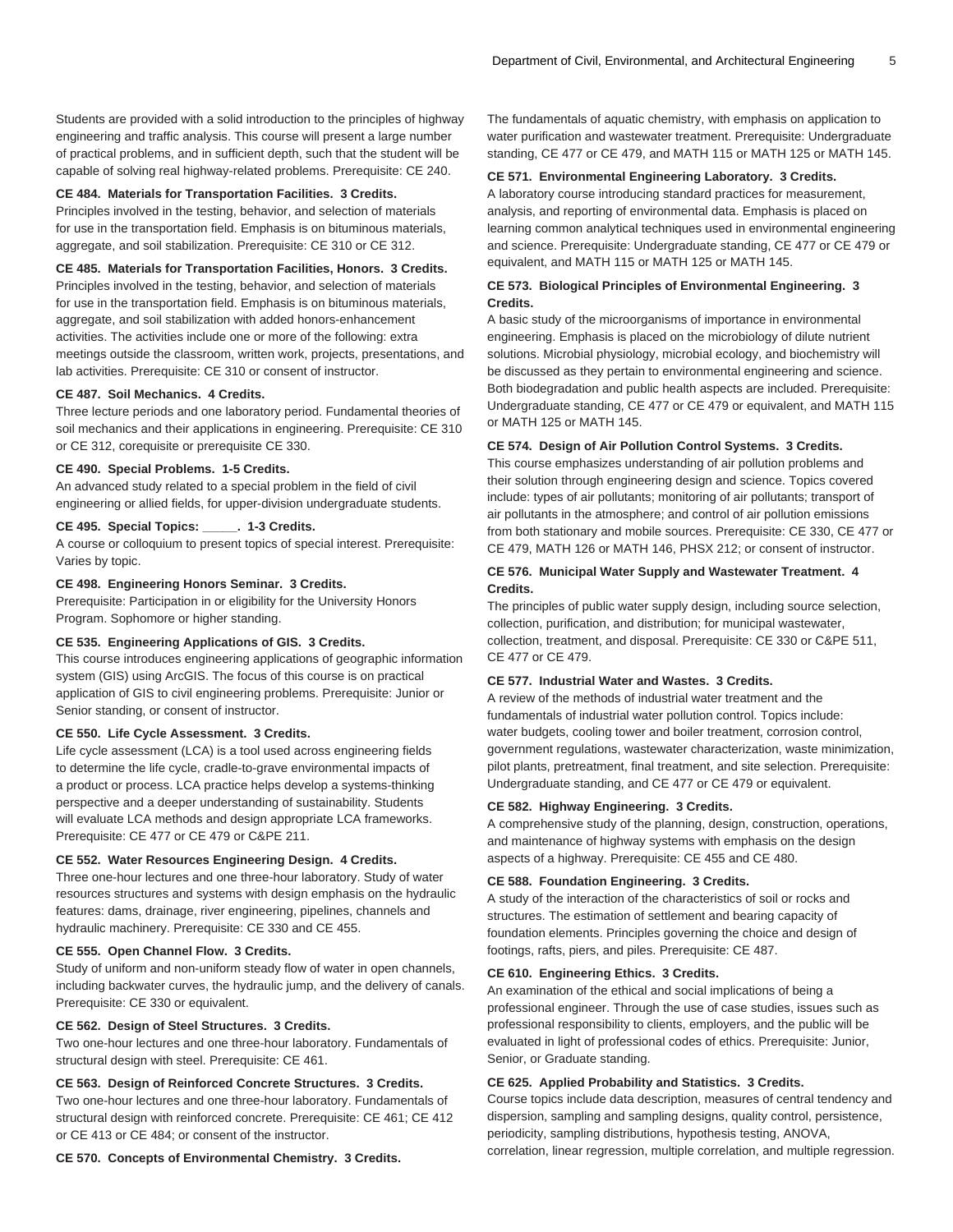Applications and real world problems are stressed. Prerequisite: [MATH 125](/search/?P=MATH%20125) or [MATH 145](/search/?P=MATH%20145) or [MATH 115](/search/?P=MATH%20115) and [MATH 116.](/search/?P=MATH%20116)

#### **CE 677. Graduate Fundamentals of Environmental Engineering. 3 Credits.**

Application of fundamental scientific principles to the protection of atmospheric, aquatic, and terrestrial environments through the use of pollution abatement processes, with consideration also given to economic, social, political, and legal aspects of pollution control. May not be taken for credit by students with credit in [CE 477.](/search/?P=CE%20477) Prerequisite: [ENGL 102](/search/?P=ENGL%20102) or [ENGL 105](/search/?P=ENGL%20105), [MATH 101](/search/?P=MATH%20101) or [MATH 104,](/search/?P=MATH%20104) and [CHEM 135](/search/?P=CHEM%20135) or [CHEM 175](/search/?P=CHEM%20175) or [CHEM 150](/search/?P=CHEM%20150).

#### **CE 684. Materials for Transportation Facilities. 3 Credits.**

Principles involved in the testing, behavior, and selection of materials for use in the transportation field. Emphasis is on bituminous materials, aggregate, and soil stabilization. Readings. Prerequisite: [CE 310](/search/?P=CE%20310) and [CE 487.](/search/?P=CE%20487)

#### **CE 704. Dynamics and Vibrations. 3 Credits.**

Problems in engineering dynamics and vibrations. Topics include applications of generalized forces and coordinates, Lagrange equations, and a study of the performance of single and multiple degree of freedom in vibrational systems. (Same as [AE 704.](/search/?P=AE%20704)) Prerequisite: [AE 508](/search/?P=AE%20508).

# **CE 710. Structural Mechanics. 3 Credits.**

Basic concepts in the analysis of stress and strain and the behavior of materials. Topics include elementary theory and problems in elasticity, theories of failure of materials including fracture mechanics and introduction to plasticity.

#### **CE 711. Probabilistic Design and Reliability. 3 Credits.**

Learn to evaluate statistical data and develop engineering design criteria for natural and man-made random phenomena. Develop and be able to use material or system fragility curves. Analyze complex systems or alternate system probabilities using Monte Carlo Simulation. Determine system reliability for statistically evaluated hazard probabilities. Techniques are applied to realistic design problems in Civil Engineering. Prerequisite: Graduate standing or permission of the instructor.

#### **CE 712. Structural Engineering Materials. 3 Credits.**

Study of the engineering properties of structural materials and their control with emphasis on timber, concrete, and steel. Two one-hour lectures and one three-hour laboratory. Not open for credit to students with credit in [CE 412](/search/?P=CE%20412) or [CE 413.](/search/?P=CE%20413) Prerequisite: [CE 310](/search/?P=CE%20310) or [CE 312](/search/?P=CE%20312) or equivalent, and [ENGL 102](/search/?P=ENGL%20102) or [ENGL 105](/search/?P=ENGL%20105) or equivalent, or consent of instructor.

# **CE 713. Cold-formed Steel and Aluminum Design. 3 Credits.**

Learn the principles of designing thin cold-formed and extruded materials. Focus is on cold-formed-steel with basic application to aluminum and concepts of curtainwall design. Load bearing and non-load bearing applications. Determine properties and strengths of columns and beams composed of arbitrary formed shapes. Learn to apply Direct Design. Seismic and wind design of cold formed steel structures. Prerequisite: [CE 562.](/search/?P=CE%20562)

# **CE 714. Professional Practice. 3 Credits.**

This course is the business of engineering. Topics include: case studies of design and construction litigation, proposals and contracts, managing risk and liability, principles of management and leadership, developing professional relationships, developing a quality culture, project and design accounting, errors and omissions, insurance, organizational structures, globalization, total quality management, and communications. Class participation is required. Prerequisite: Graduate standing or permission of the instructor.

**CE 715. Corrosion Engineering. 3 Credits.**

Electrochemical basis of corrosion. Estimating probability and rate of corrosion. Identifying different conditions likely to cause specific types of corrosion. Corrosion mitigation techniques. Prerequisite: [CHEM 135](/search/?P=CHEM%20135), [CHEM 150](/search/?P=CHEM%20150) or equivalent.

#### **CE 721. Experimental Stress Analysis. 3 Credits.**

Introduction to experimental stress-analysis techniques. Theory and application of mechanical strain gages, electrical strain gages, photoelastic techniques, and brittle coatings.

# **CE 730. Intermediate Fluid Mechanics. 3 Credits.**

Fall semester. Principles of steady and unsteady flows, theories of potential, viscous, and turbulent flows, and applications in water resources engineering. Prerequisite: [CE 330](/search/?P=CE%20330) and [MATH 320](/search/?P=MATH%20320).

#### **CE 731. Applied Groundwater Modeling. 3 Credits.**

This course focuses on how to construct simple to complex computer models of groundwater systems and systems in which water flows between groundwater and surface water bodies such as springs, streams and lakes. We consider water flow, transport of solutes, and density effects (from saltwater or brines). We consider the conjunctive use of groundwater and surface water (demand-driven, supply-limited problems), and managed aquifer recharge (MAR). We consider three aspects of model development: (1) how to compare the computer models we construct to the systems modelers intend them to represent, (2) how accurate the models are likely to be and how uncertainty can be quantified, and (3) how useful the models are in practice. (Same as [GEOL 758](/search/?P=GEOL%20758).) Prerequisite: [GEOL 751](/search/?P=GEOL%20751) or [CE 752](/search/?P=CE%20752), or approved by the professor.

#### **CE 735. Engineering Applications of GIS. 3 Credits.**

This course introduces engineering applications of geographic information system (GIS) using ArcGIS. The focus of this course is on practical application of GIS to civil engineering problems.

**CE 736. Environmental Monitoring and Field Methods. 3 Credits.** A lecture-laboratory-field sampling course to familiarize students with environmental monitoring techniques and open source data availability. Dimensions of environmental monitoring will be considered for air, soil, and water measurements. The major emphasis will be on surface water monitoring techniques and their principles, utility, and limitations. Prerequisite: [CE 330](/search/?P=CE%20330) or consent of instructor.

#### **CE 749. Solid and Hazardous Wastes. 3 Credits.**

Fundamental issues associated with solid and hazardous wastes are presented. Topics include government regulations, waste characteristics and quantities, the transport and attenuation of wastes in the environment, risk assessment, and handling, treatment and disposal techniques. Special emphasis is placed on hazardous waste remediation strategies in terrestrial systems. Prerequisite: Graduate standing in the Environmental Science and Engineering program, or consent of instructor.

## **CE 751. Physical Hydrology. 3 Credits.**

In this course students will develop a land surface model based on the underlying physics and mechanisms of radiative transfer, precipitation, snow processes, evapotranspiration, infiltration and runoff generation. The course will also cover numerical and uncertainty issues associated with hydrologic modeling and its application to real world problems. Prerequisite: [CE 455](/search/?P=CE%20455) or equivalent.

#### **CE 752. Physical Hydrogeology. 3 Credits.**

Study of fluid flow in subsurface hydrologic systems. Investigation of the ground water environment including porosity, and hydraulic conductivity and their relationship to typical geologic materials. Examination of Darcy's law and the continuity equation leading to the general flow equations. Discussion of typical hydraulic testing methods to estimate aquifer parameters in various situations and apply these to water resource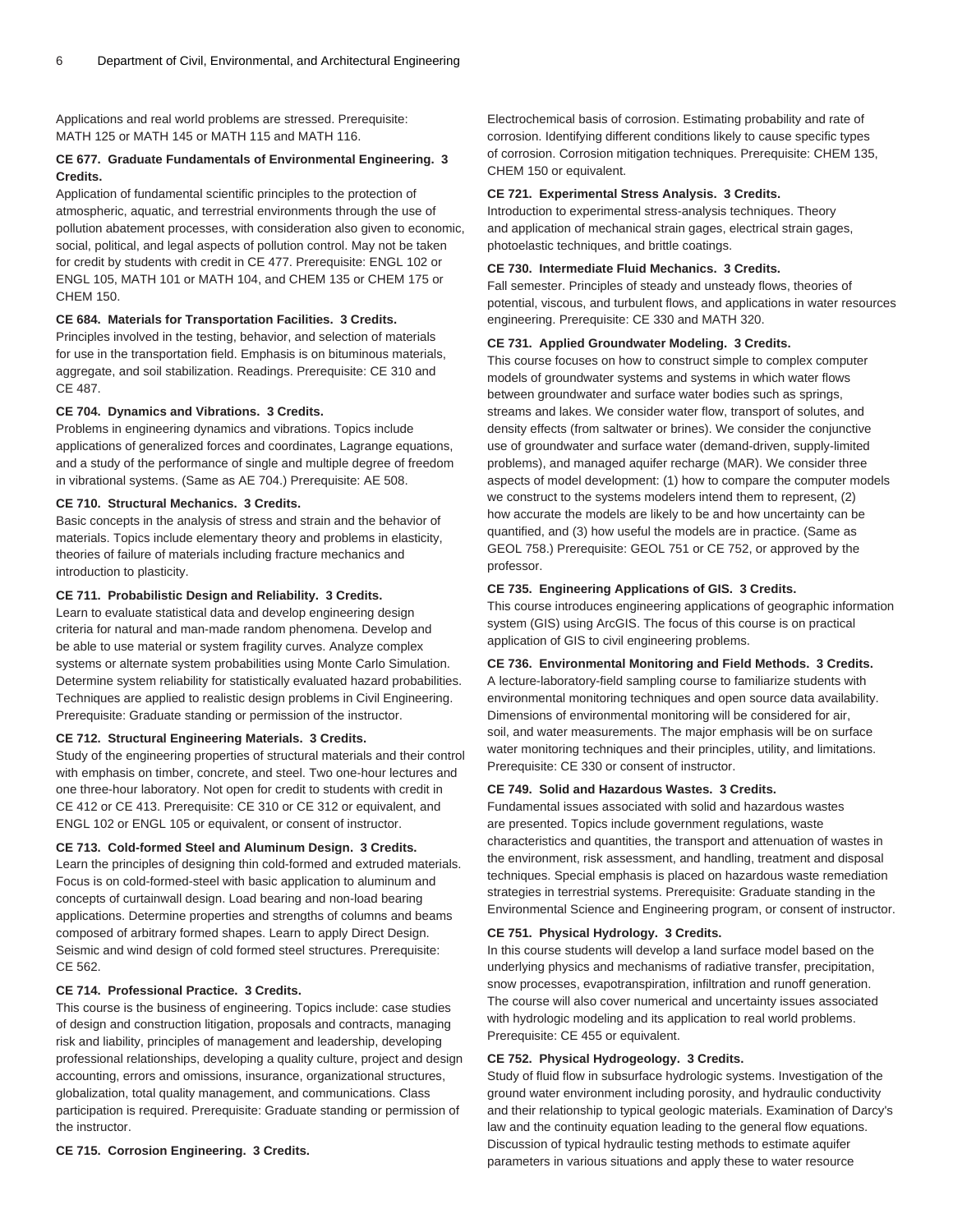problems. Study of the basic mechanisms that determine the behavior of typical regional flow systems. (Same as [GEOL 751](/search/?P=GEOL%20751).)

**CE 753. Chemical and Microbial Hydrogeology. 3 Credits.**

Lecture and discussion of chemical and microbiological controls on groundwater chemistry. Topics include thermodynamic and microbiological controls on water-rock reactions; kinetics; and microbiological, chemical and isotopic tools for interpreting water chemistry with respect to chemical weathering and shallow diagenesis. Origins of water chemistry, changes along groundwater flow paths, and an introduction to contaminant biogeochemistry will be discussed through the processes of speciation, solubility, sorption, ion exchange, oxidation-reduction, elemental and isotopic partitioning, microbial metabolic processes and microbial ecology. An overview of the basics of environmental microbiology, including cell structure and function, microbial metabolism and respiration, microbial genetics and kinetics of microbial growth will be covered. (Same as [GEOL 753](/search/?P=GEOL%20753).) Prerequisite: One year of chemistry, one year of calculus, one year of biology, an introductory course in hydrogeology, or consent of the instructors.

#### **CE 754. Contaminant Transport. 3 Credits.**

A study of the transport of conservative and non-conservative pollutants in subsurface waters. Case studies are used to illustrate and develop a conceptual understanding of such processes as diffusion, advection, dispersion, retardation, chemical reactions, and biodegradation. Computer models are developed and used to quantify these processes. (Same as [GEOL 754](/search/?P=GEOL%20754).) Prerequisite: Introductory Hydrogeology or consent of instructor.

#### **CE 755. Open Channel Flow. 3 Credits.**

A study of uniform and non-uniform steady flow of water in open channels, including backwater curves, the hydraulic jump, and the delivery of canals. Prerequisite: [CE 330.](/search/?P=CE%20330)

# **CE 756. Wetlands Hydrology and Introduction to Management. 3 Credits.**

A study of the basic structure and functions of wetlands; the physical, chemical, and biological processes involved; and an introduction to the management of wetlands. Also a brief introduction to the legal aspects of wetlands, the Section 404 permitting processes, and mitigation requirements. Prerequisite: Senior or graduate standing in engineering or a science area, or consent of instructor.

#### **CE 757. Pipe-Flow Systems. 3 Credits.**

Hydraulic analysis and design of pipelines, pipe networks, and pumping systems. Analysis and control of hydraulic transients. Engineering of water distribution systems. Prerequisite: [CE 330](/search/?P=CE%20330) or equivalent.

#### **CE 759. Water Quality Modeling. 3 Credits.**

Analytical and numerical modeling of transport and transformation processes in the aquatic environment. Mass balance principles in multidimensional transport phenomena including advection, turbulent diffusion, and dispersion. Prerequisite: [CE 330](/search/?P=CE%20330), [MATH 127](/search/?P=MATH%20127) or [MATH 147,](/search/?P=MATH%20147) and [MATH 220](/search/?P=MATH%20220) or [MATH 221](/search/?P=MATH%20221) or equivalent.

#### **CE 760. Stochastic Hydrology. 3 Credits.**

This methods-based course includes probability models, parameter estimation, ensemble forecasting and verification, time series analysis, multivariate distributions, principal component analysis along with other stochastic methods imperative to hydrologic analysis and prediction. The application of these methods will be explored through examples in hydrology related to rainfall, streamflow, groundwater and landatmosphere interactions. Prerequisite: [CE 455,](/search/?P=CE%20455) [MATH 290](/search/?P=MATH%20290) or [MATH 291](/search/?P=MATH%20291) or equivalent.

**CE 761. Matrix Analysis of Framed Structures. 3 Credits.**

Analysis of 2-D and 3-D frame and truss structures by the direct stiffness method. Computer techniques required to implement the analysis procedure.

#### **CE 762. Plastic Analysis and Design of Structures. 3 Credits.**

Investigate the inelastic behavior of materials and cross sections. Study plastic analysis methods and identify the fundamental assumption and theorems to study structures up to collapse. Design ductile structures for extreme loads using plastic design methods. Two lectures one hour and fifteen minute lectures per week. Prerequisite: [CE 562](/search/?P=CE%20562) or consent of instructor.

# **CE 763. Design of Prestressed Concrete Structures. 3 Credits.**

The theory and design of prestressed concrete structures based on service load and strength criteria. Prerequisite: [CE 563](/search/?P=CE%20563).

# **CE 764. Advanced Design of Reinforced Concrete Structures. 3 Credits.**

The theory and design of reinforced concrete members and structures with emphasis on frames and slabs. Introduction to bridge design and earthquake design. Prerequisite: [CE 563](/search/?P=CE%20563).

# **CE 765. Advanced Steel Design - Building Structures. 3 Credits.**

The theory and design of standard steel framed structures (primarily buildings). Design philosophies, stability, composite design, structural behavior, preliminary design, and connections. Prerequisite: [CE 562](/search/?P=CE%20562) or equivalent.

#### **CE 766. Advanced Steel Design - Bridge Structures. 3 Credits.**

Introduction to simple plastic design principles. Analysis and design of steel bridges including composite and noncomposite plate girders, curved girders, box girders, and other specialized bridge types. Fatigue and connection design considered. Prerequisite: [CE 562](/search/?P=CE%20562) or equivalent.

#### **CE 767. Introduction to Fracture Mechanics. 3 Credits.**

Theories and modes of structural failure as related to structural design. Application of fracture mechanics to failure analysis, fracture control plans, fatigue crack growth, and stress-corrosion crack growth. Prerequisite: CE 310 or [CE 312](/search/?P=CE%20312) plus a structural or mechanical design course.

#### **CE 768. Design of Timber Structures. 3 Credits.**

Provide an introduction to behavior, analysis and design of timber components and systems. Prerequisite: [CE 461](/search/?P=CE%20461).

#### **CE 769. Design of Masonry Structures. 3 Credits.**

Provide an introduction to behavior, analysis and design of masonry components and systems. Prerequisite: [CE 461](/search/?P=CE%20461).

#### **CE 770. Concepts of Environmental Chemistry. 3 Credits.**

The fundamentals of aquatic chemistry, with emphasis on application to water purification and wastewater treatment. May not be taken for credit by students with credit in [CE 570.](/search/?P=CE%20570) Prerequisite: [CE 477](/search/?P=CE%20477) or [CE 479](/search/?P=CE%20479) or equivalent, calculus, and five hours of chemistry.

#### **CE 771. Environmental Engineering Laboratory. 3 Credits.**

A laboratory course introducing standard practices for measurement, analysis, and reporting of environmental data. Emphasis is placed on learning common analytical techniques used in environmental engineering and science. May not be taken for credit by students with credit in [CE 571.](/search/?P=CE%20571) Prerequisite: [CE 477](/search/?P=CE%20477) or [CE 479](/search/?P=CE%20479) or equivalent, calculus, and five hours of chemistry.

# **CE 772. Physical Principles of Environmental Engineering Processes. 3 Credits.**

Physical principles of suspensions, kinetics, fluid flow, filtration, and gas transfer are applied to various environmental physical processes.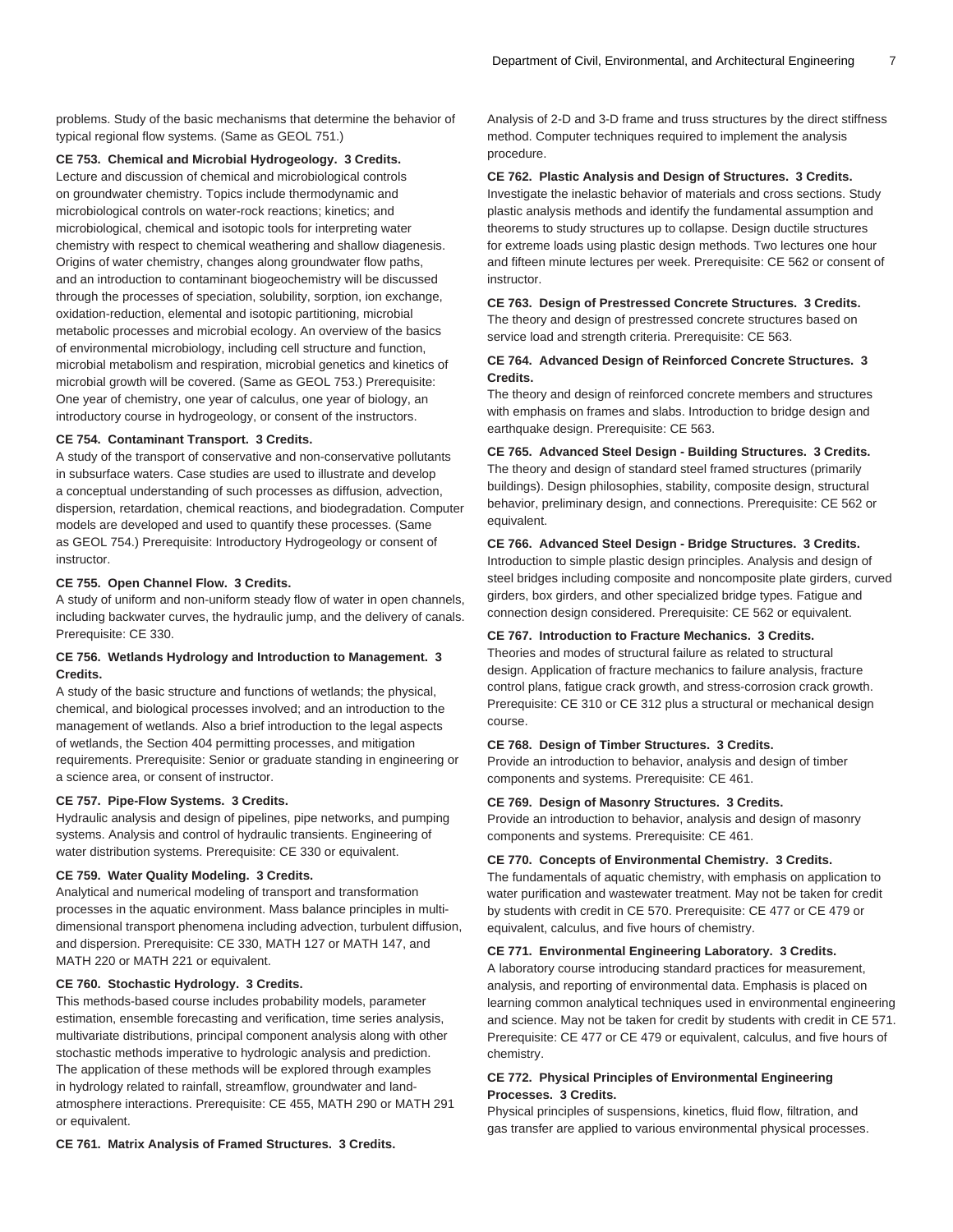Prerequisite: [CE 477](/search/?P=CE%20477) or [CE 479](/search/?P=CE%20479) or equivalent, calculus, and four hours of physics.

## **CE 773. Biological Principles of Environmental Engineering. 3 Credits.**

A basic study of the microorganisms of importance in environmental engineering. Emphasis is placed on the microbiology of dilute nutrient solutions. Microbial physiology, microbial ecology, and biochemistry will be discussed as they pertain to environmental engineering and science. Both biodegradation and public health aspects are included. May not be taken for credit by students with credit in [CE 573.](/search/?P=CE%20573) Prerequisite: [CE 477](/search/?P=CE%20477) or [CE 479](/search/?P=CE%20479) or equivalent, calculus, and five hours of chemistry.

#### **CE 774. Chemical Principles of Environmental Engineering Processes. 3 Credits.**

Chemical principles of stoichiometry, thermodynamics, and kinetics are applied to various chemical processes having application in the field of environmental engineering and science, including adsorption, ion exchange, coagulation, oxidation, and precipitation. Prerequisite: [CE 477](/search/?P=CE%20477) or [CE 479](/search/?P=CE%20479) or equivalent, calculus, and credit or registration in [CE 570](/search/?P=CE%20570) or [CE 770.](/search/?P=CE%20770)

#### **CE 775. Stormwater Treatment Systems Design. 3 Credits.**

This course will address the design of stormwater treatment systems to provide hydrological control and water quality improvement. Specific topics include common stormwater pollutants, contaminant loading during storm events, design of structural BMPs (detention basins, traps, filters, and vegetated control systems) and low impact development practices. Prerequisite: [CE 477](/search/?P=CE%20477) or [CE 479](/search/?P=CE%20479), either [CE 455](/search/?P=CE%20455) or [C&PE 511](/search/?P=C%26PE%20511) or consent of instructor.

# **CE 776. Water Reuse. 3 Credits.**

This course addresses past and current water reclamation and reuse practices; health and environmental concerns associated with water reuse; technologies and systems for water treatment, reclamation, and reuse; water reuse applications, including agricultural reuse, direct and indirect potable reuse, landscape irrigation, industrial uses, urban non-irrigation applications, environmental and recreational uses, and groundwater recharge; and planning and implementation of water reuse systems. Prerequisite: [CE 477](/search/?P=CE%20477) or [CE 479](/search/?P=CE%20479) or equivalent.

#### **CE 777. Industrial Water and Wastes. 3 Credits.**

A review of the methods of industrial water treatment and the fundamentals of industrial wastewater pollution control. Topics include: water budgets, cooling tower and boiler treatment, corrosion control, government regulations, wastewater characterization, waste minimization, pilot plants, pretreatment, final treatment, and site selection. May not be taken for credit by students with credit in [CE 577.](/search/?P=CE%20577) Prerequisite: [CE 477](/search/?P=CE%20477) or [CE 479](/search/?P=CE%20479) or equivalent.

#### **CE 778. Air Quality. 3 Credits.**

The course is intended to provide a working knowledge of pollutant sources, effects, meteorological factors, measurements, modeling approaches, legislation and controls associated with air quality problems. Students work on problems drawn from typical industrial situations, and use models to address specific air pollution scenarios. Prerequisite: [CE 477](/search/?P=CE%20477) or [CE 479](/search/?P=CE%20479) or equivalent, and [MATH 115](/search/?P=MATH%20115) or [MATH 125](/search/?P=MATH%20125) or [MATH 145](/search/?P=MATH%20145).

# **CE 779. Water Quality. 3 Credits.**

Examination of water quality principles, policy, processes, practices, computer programs, laws and regulations as they relate to the integrated planning and control of point and nonpoint sources of pollution. Prerequisite: [MATH 125](/search/?P=MATH%20125) or [MATH 145](/search/?P=MATH%20145) or equivalent, [CE 477](/search/?P=CE%20477) or [CE 479,](/search/?P=CE%20479) and [CE 570](/search/?P=CE%20570) or [CE 770](/search/?P=CE%20770).

**CE 780. Environmental Instrumental Analysis. 3 Credits.**

The course will provide a basis for theoretical understanding and practical experience with state-of-the-art environmental analytical methods organic and inorganic analytes in aqueous matrices. Methods to be covered include liquid, gas and ion chromatography; mass spectrometry; spectrophotometric, FID, EC, and conductivity detection; atomic absorption; spectrophotometic methods; and potentiometric analysis. Statistical methods for analytical methods development, validation and interpretation will also be covered. Prerequisite: General chemistry, and graduate standing. Senior level undergraduates may enroll with consent of instructor.

#### **CE 781. Traffic Engineering Characteristics. 3 Credits.**

A study of fundamental traits and behavior patterns of the road user and his or her vehicle in traffic. The major content involves techniques for obtaining data, analyzing data and interpreting data on traffic speed, volume, streamflow, parking and accidents. Capacity analyses using the most up to date procedures for major traffic facilities such as undivided highways, city streets, freeways, interchanges and intersections are also discussed at length. Prerequisite: [CE 582](/search/?P=CE%20582) or equivalent.

#### **CE 783. Railroad Engineering. 3 Credits.**

A comprehensive study of the railroad industry, including the development of the railway system, an overview of the railroad industry, basic track work, right-of-way and roadway concerns, drainage, track design, railroad structures, electrification, and rail passenger service. A final design project is required. Prerequisite: [CE 240;](/search/?P=CE%20240) [CE 582](/search/?P=CE%20582) or equivalent.

#### **CE 786. Highway Safety. 3 Credits.**

Several topics dealing with highway safety are presented and discussed. Typical topics are railroad/highway crossings, accident reconstruction, distractions to the drivers, speed and crashes, elderly drivers, traffic control devices, roadside design, access management, traffic calming devices, and crash rates.

# **CE 787. Advanced Soil Mechanics. 3 Credits.**

A comprehensive study of soil behavior. Topics include stress-strain behavior for soils under a variety of loading conditions, critical state soil mechanics theory, consolidation prediction, modeling subsurface water flow, and other topics. Prerequisite: [CE 487](/search/?P=CE%20487) or equivalent.

#### **CE 788. Geotechnical Engineering Testing. 3 Credits.**

Three lectures. Field testing techniques, sampling methods, and laboratory testing procedures used to determine soil properties for engineering projects. Prerequisite: [CE 487](/search/?P=CE%20487).

#### **CE 790. Traffic Simulation Modeling and Analysis. 3 Credits.**

This course introduces popular tools for modeling, analyzing and optimizing various transportation elements. Students will learn to formulate and apply basic principles of simulation modeling; use simulation and optimization techniques for improving traffic operations of a signalized intersection, an urban street network, and a freeway facility; and apply processes for developing simulation applications. Prerequisite: [CE 781](/search/?P=CE%20781) or equivalent, or consent of instructor.

# **CE 797. Environmental Engineering and Science in Developing Countries. 3 Credits.**

This course begins with a focus on basic sanitation, including control of infectious diseases, water supply and treatment, and proper disposal of excreta, wastewater, and solid wastes. The course then delves into other environmental topics such as sustainability, wastewater reuse, project planning and implementation, air pollution, deforestation, hazardous waste disposal, and the roles of various governmental and non-governmental organizations in addressing environmental issues. The course topics are addressed by a combination of lectures, guest lectures, and student presentations, with each student choosing a presentation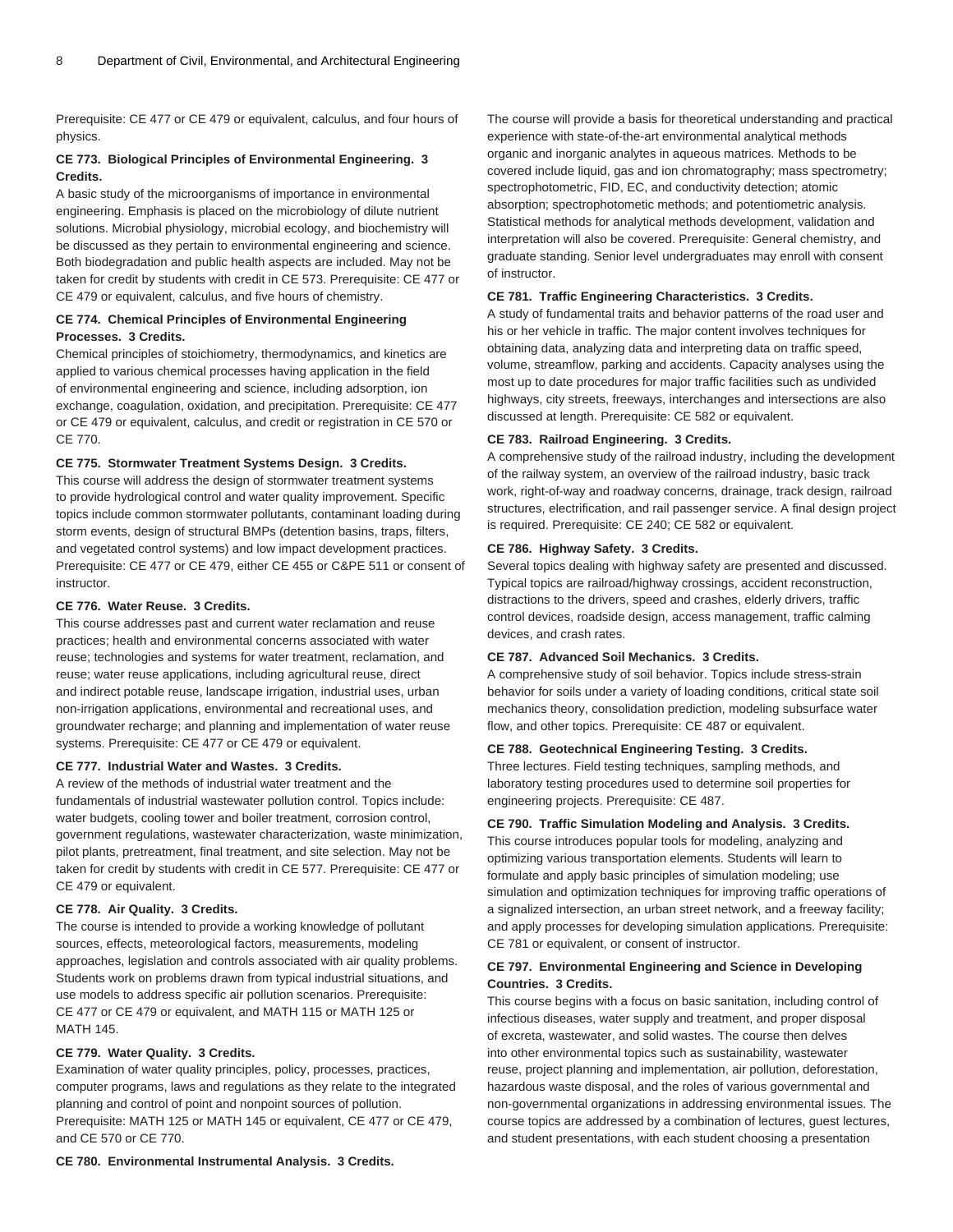topic of personal or professional interest that is relevant to the course. Prerequisite: [CE 477](/search/?P=CE%20477) or [CE 479](/search/?P=CE%20479) or permission of instructor.

#### **CE 800. Theory of Elasticity. 3 Credits.**

The basic equations of the theory of elasticity; stress and strain transformation, strain-displacement, compatibility and stress-strain relations. Formulation of problems and exact solutions. Introduction to approximate solution methods based on energy methods and finite elements.

#### **CE 801. Energy Methods. 3 Credits.**

The methods of analysis by energy methods of mechanics problems. Includes variational energy principles, calculus of variations, stationary energy and complementary energy principles, and the principle of virtual work. Applications. Prerequisite: [CE 310](/search/?P=CE%20310) or [CE 312](/search/?P=CE%20312) and [MATH 320.](/search/?P=MATH%20320)

#### **CE 804. Advanced Structural Dynamics. 3 Credits.**

Advanced topics in structural dynamics, including experimental modal analysis, digital signal processing, data acquisition and analysis, random vibration concepts, system identification, structural health monitoring and damage detection, and introduction to smart structures technology (e.g. smart sensing, estimation, and control). This course provides practical laboratory experience through state-of-the-art commercial testing equipment and software. Prerequisite: [CE 704](/search/?P=CE%20704) or consent of instructor.

#### **CE 810. Theory of Elastic Stability. 3 Credits.**

Buckling of columns in the elastic or hyperelastic region. Lateral and torsional buckling of straight and curved members. Buckling of plates and shells.

#### **CE 815. Viscoelasticity of Solids. 3 Credits.**

This course provides the basics of mechanical and mathematical modeling and characterization of linear viscoelastic materials. Topics include different viscoelastic models, experimental methods for characterization of viscoelastic materials, design methods for viscoelastic members, and introduction to temperature effects and nonlinear viscoelastic response of materials. Prerequisite: [CE 310](/search/?P=CE%20310) or [CE 312](/search/?P=CE%20312) or equivalent.

#### **CE 848. Pavement Materials Characterization. 3 Credits.**

Laboratory and field test methods for determining engineering properties of bituminous pavements. Asphalt mix design methods and the relationship between mix design and pavement structural design and performance. Prerequisite: [CE 484](/search/?P=CE%20484) or consent of instructor.

# **CE 850. Life Cycle Assessment. 3 Credits.**

Life cycle assessment (LCA) is a tool used across engineering fields to determine the life cycle, cradle-to-grave environmental impacts of a product or process. LCA practice helps develop a systems-thinking perspective and a deeper understanding of sustainability. Students will evaluate LCA methods and design appropriate LCA frameworks. Prerequisite: [CE 477](/search/?P=CE%20477) or [CE 479](/search/?P=CE%20479) or [C&PE 211](/search/?P=C%26PE%20211) or equivalent.

# **CE 855. Free Surface Flow II. 3 Credits.**

The course addresses computer modeling of open channel flow using HEC-RAS (Hydraulic Engineering Center - River Analysis System). 1D, 2D and mixed 1D-2D HEC-RAS models will be developed for steady and unsteady flow conditions. ArcGIS will be used to develop HEC-RAS geometric input files and to process model results. Other 2D programs will also be introduced. Topics addressed are flood delineation, bridge hydraulics, bridge scour, sediment transport and stable channel design. Some knowledge of ArcGIS is desirable. Prerequisite: [CE 330](/search/?P=CE%20330) or equivalent.

**CE 856. Wetland Design, Engineering, and Management. 3 Credits.**

Introduction of design concepts in creating and restoring wetland systems. Review of wetland hydrology and hydraulics. Interaction of wetland hydrology, soils, and vegetation providing environmental benefits. Considerations in project planning, site selection and preparation, construction and operation, and maintenance. Use of state and local legal and management tools to protect and restore wetlands. Emerging concepts of mitigation and banking. Prerequisite: [CE 756](/search/?P=CE%20756) or equivalent.

#### **CE 857. Sediment Transport. 3 Credits.**

A study of the transport of sediment in alluvial channels. Specific topics include properties of sediment, mechanics of bed forms, particle entrainment, scour analysis, prediction of suspended load and bed load, design of stable channels and diversion works, and sedimentation of reservoirs. Prerequisite: [CE 755](/search/?P=CE%20755) or consent of instructor.

#### **CE 858. Urban Hydrology and Stormwater Management. 3 Credits.**

Hydrology of urban watersheds; floodplain management; hydrologic modeling; storm drainage; stormwater detention; water quality improvement; geomorphology of urban streams; stream corridor management and stream restoration. Prerequisite: [CE 751](/search/?P=CE%20751).

#### **CE 859. Erosion and Sedimentation. 3 Credits.**

A study of sediment erosion, transport, and deposition at the watershed scale with particular application to water quality degradation and reservoir infilling. Prerequisite: Graduate standing.

#### **CE 861. Finite Element Methods for Solid Mechanics. 3 Credits.**

Stress analysis of 2-D and 3-D solids, plates, and shells by the finite element method. Element formulations and behavior with emphasis on the isoparametric concept. Computer modeling and interpretation of results. Introduction to material and geometric nonlinear analysis of solids. Prerequisite: [CE 761](/search/?P=CE%20761) or equivalent.

#### **CE 862. Behavior of Reinforced Concrete Members. 3 Credits.**

This mechanics course covers in detail the constitutive behavior of reinforced concrete members subjected to various types of loading and presents the basis for modeling the response of reinforced concrete structures in the nonlinear range of response. Topics covered include: stress-strain behavior of concrete under multi axial states of stress; moment-curvature analysis; advanced analysis of r/c members subjected to shear (variable angel truss models, modified compression field theory, strut-and-tie models); behavior of r/c members subjected to cyclic loading; modeling and effects of slip at the interface between reinforcing steel and concrete. Suggested prerequisite [CE 764](/search/?P=CE%20764) or equivalent. Prerequisite: [CE 563.](/search/?P=CE%20563)

#### **CE 864. Seismic Performance of Structures. 3 Credits.**

This course builds on topics from structural dynamics to introduce principles of structural performance during earthquake events. Emphasis is placed on estimating the response of building structures as represented by simple and complex models. Topics covered include strong ground motion, response of simple systems to ground motion, nonlinear response of building systems, and performance-based earthquake engineering. Prerequisite: [CE 704](/search/?P=CE%20704).

#### **CE 869. Plates and Shells. 3 Credits.**

The analysis and design of plates and shells including thin and thick plates, membrane theory of shells and bending theories of shells.

#### **CE 870. Life Cycle Assessment. 3 Credits.**

Life cycle assessment (LCA) is a tool used across engineering fields to determine the life cycle, cradle-to-grave environmental impacts of a product or process. LCA practice helps develop a systems-thinking perspective and a deeper understanding of sustainability. Students will evaluate LCA methods and design appropriate LCA frameworks. Not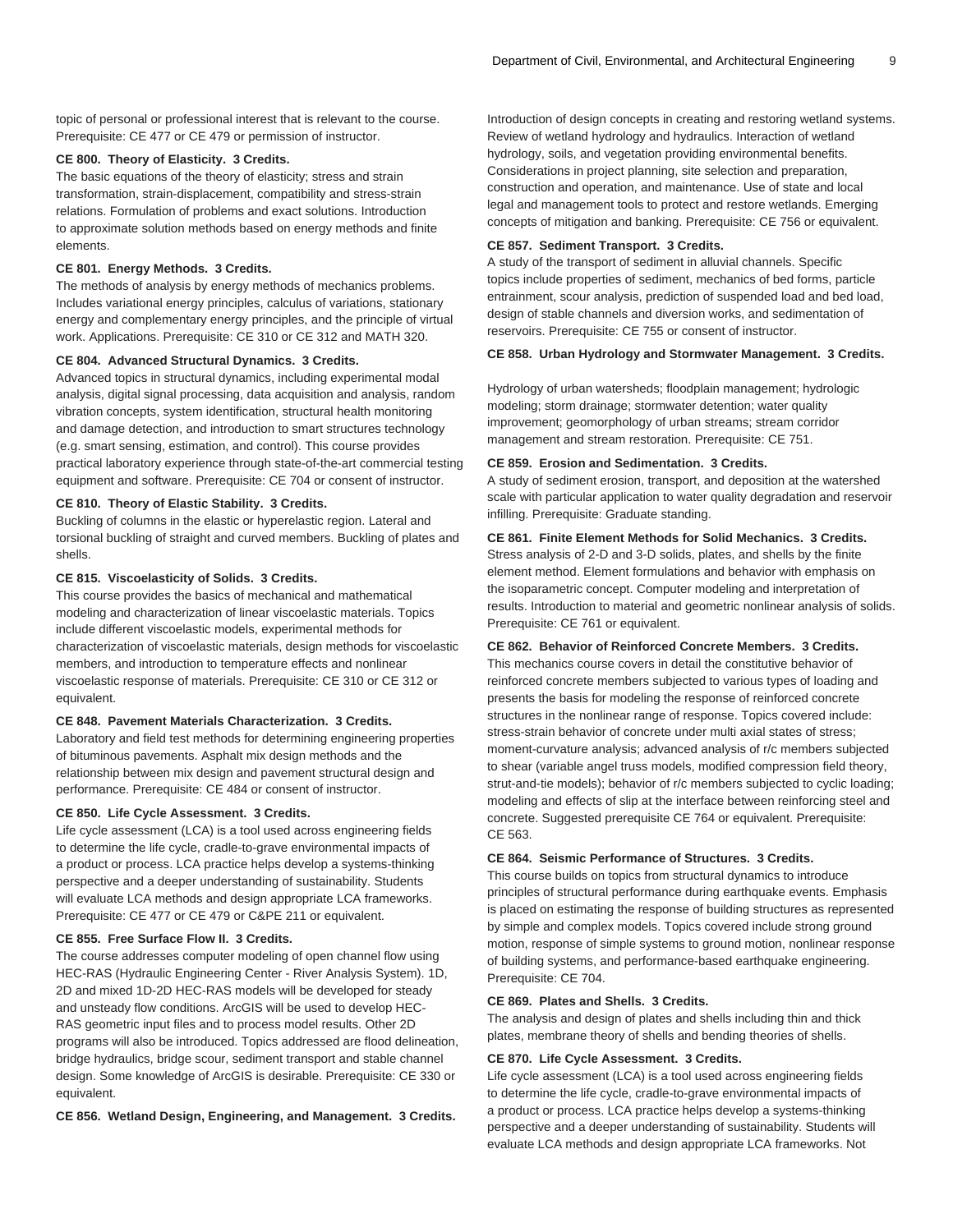open to students with credit in CE 560. Prerequisite: [CE 477](/search/?P=CE%20477) or [CE 479](/search/?P=CE%20479) or [C&PE 211](/search/?P=C%26PE%20211) or equivalent.

#### **CE 871. Fundamentals of Bioremediation. 3 Credits.**

A study of microbial ecology and physiology as they relate to the degradation of environmental contaminants. Emphasis is placed on the interrelationship between the physiological traits or microorganisms, and the physical and chemical properties of the contaminants and the treatment environments. Case studies involving in-situ bioremediation and reactor design are discussed. Prerequisite: [CE 573](/search/?P=CE%20573) or [CE 773](/search/?P=CE%20773) or equivalent, and five hours of chemistry.

#### **CE 874. Air Pollution Control. 3 Credits.**

The design of control devices for the abatement of air pollutants, both gaseous and particulate, emitted from stationary sources. This includes the basic theory of control device operation and economic factors associated with each type of control device design. Prerequisite: [CE 772](/search/?P=CE%20772) and [CE 778](/search/?P=CE%20778) or equivalent.

# **CE 876. Wastewater Treatment Plant Design. 3 Credits.**

Application of physical, chemical, and biological principles to the design of wastewater treatment systems for domestic and other wastewaters. Special emphasis is placed on biological treatment processes. Prerequisite: [CE 576](/search/?P=CE%20576) or equivalent, or [CE 573](/search/?P=CE%20573) or [CE 773](/search/?P=CE%20773) or equivalent.

#### **CE 877. Water Treatment Plant Design. 3 Credits.**

Application of physical, chemical, and biological principles to the design of water treatment plants and processes for domestic water supply from surface and ground water sources. Prerequisite: [CE 774](/search/?P=CE%20774), or concurrent enrollment.

#### **CE 878. Air Quality Modeling. 3 Credits.**

Fundamental physical and mathematical principles applied to air quality modeling; considered are factors that influence the choice and application of air quality models, as well as the interpretation of model output data. Practical applications are stressed using standard models. Prerequisite: [CE 778](/search/?P=CE%20778) or equivalent and [MATH 125](/search/?P=MATH%20125) or [MATH 145](/search/?P=MATH%20145) or [MATH 526](/search/?P=MATH%20526) or [CE 625.](/search/?P=CE%20625)

#### **CE 879. Environmental Research Seminar. 1 Credits.**

Discussion of current topics in environmental engineering and science and related fields by staff, students, and visiting lecturers. May be taken only once for credit.

#### **CE 881. Traffic Engineering Operations. 3 Credits.**

A study of theory and practical applications of a number of traffic operational and management tools to achieve the convenient, safe and efficient movement of people and goods in urban street networks. The major content involves signalized intersection capacity, design and operation; signalized intersection coordination; and modern roundabout design. Prerequisite: [CE 582](/search/?P=CE%20582) or equivalent.

# **CE 882. Geometric Design of Traffic Facilities. 3 Credits.**

A study of basic principles in the design of freeways, urban street systems, parking terminal and other traffic facilities with emphasis on capacity, safety, level of service, and dynamic design concept. Prerequisite: [CE 781](/search/?P=CE%20781) or equivalent.

#### **CE 884. Principles of Pavement Design. 3 Credits.**

A study of the scientific principles of pavement design as applied to airfield and highway pavements, considering loading conditions, stress distribution, and the properties of the various pavement components, for both rigid and flexible pavements. Prerequisite: [CE 487](/search/?P=CE%20487) or equivalent.

## **CE 885. Advanced Foundation Engineering. 3 Credits.**

A study in the design, construction, and behavior of footings and rafts, piles and drilled shafts founded on soils and rocks. Prerequisite: [CE 588](/search/?P=CE%20588) or equivalent.

## **CE 887. Earth Structures. 3 Credits.**

Current theory and practice relating to the design of retaining walls, earth slopes, large embankments, and landslide mitigation. Application of geotextiles to the design of earth retaining structures and slope stabilization. Prerequisite: [CE 588](/search/?P=CE%20588) or consent of instructor.

#### **CE 888. Ground Improvement. 3 Credits.**

Basic descriptions, classification, principles, advantages, and limitations of ground improvement techniques. Design, construction, and quality assurance/control of ground improvement techniques. Prerequisite: [CE 588](/search/?P=CE%20588) or equivalent.

#### **CE 889. Designing with Geosynthetics. 3 Credits.**

Basic description and properties of geosynthetics including geotextiles, geogrids, geomembranes, geonets, geocomposites, and geosynthetic clay liners. Geosynthetic functions and mechanisms including separation, filtration, drainage, reinforcement, and containment. Design with geosynthetics for roadways, embankments/slopes, earth retaining structures, and landfills. Prerequisite: [CE 588](/search/?P=CE%20588) or equivalent.

# **CE 890. Master's Project. 1-4 Credits.**

Directed study and reporting of a specialized topic of interest in civil engineering or an allied field. Prerequisite: Consent of instructor.

#### **CE 891. Advanced Special Problems. 1-3 Credits.**

A directed study of a particular complex problem in an area of civil engineering or allied field. Prerequisite: Varies by topic, or with consent of instructor.

#### **CE 892. Structural Engineering and Mechanics Seminar. 1 Credits.**

Presentation and discussion of current research and design in structural engineering and engineering mechanics.

#### **CE 895. Advanced Special Topics: \_\_\_\_\_. 1-3 Credits.**

A graduate course or colloquium in a topic of civil engineering or an allied field. Prerequisite: Varies by topic, or with consent of instructor.

#### **CE 899. Master's Thesis. 1-10 Credits.**

Directed research and reporting of a specialize topic of interest in civil engineering or an allied field. Prerequisite: Consent of instructor.

#### **CE 912. Theory of Plasticity. 3 Credits.**

Plastic stress-strain relationships. Stress and deformation in thick-walled shells, rotating discs, and bars subjected to torsion and bending for ideally plastic materials. Plastic flow of strain-hardening materials. Theory of metal-forming processes including problems in drawing and extruding.

#### **CE 961. Finite Element Methods for Nonlinear and Dynamic Systems. 3 Credits.**

Advanced treatment of finite element techniques for structural analysis including material and geometric non-linearity and the solution of large scale dynamics problems. Prerequisite: [CE 861](/search/?P=CE%20861) or ME 761 or equivalent.

#### **CE 991. Research. 1-15 Credits.**

An investigation of a special problem directly related to civil engineering.

#### **CE 999. Ph.D. Dissertation. 1-15 Credits.**

Restricted to Ph.D. candidates. Before candidacy, aspirants performing their research should enroll in [CE 991](/search/?P=CE%20991). Prerequisite: Consent of instructor.

## **Courses**

#### **CMGT 457. Construction Project Management. 3 Credits.**

An introduction to the management of construction projects with an emphasis on engineering economics. This course addresses time value of money, cash flow and interest, financial analysis of alternatives, and taxes and depreciation. Also included are projects management fundamentals,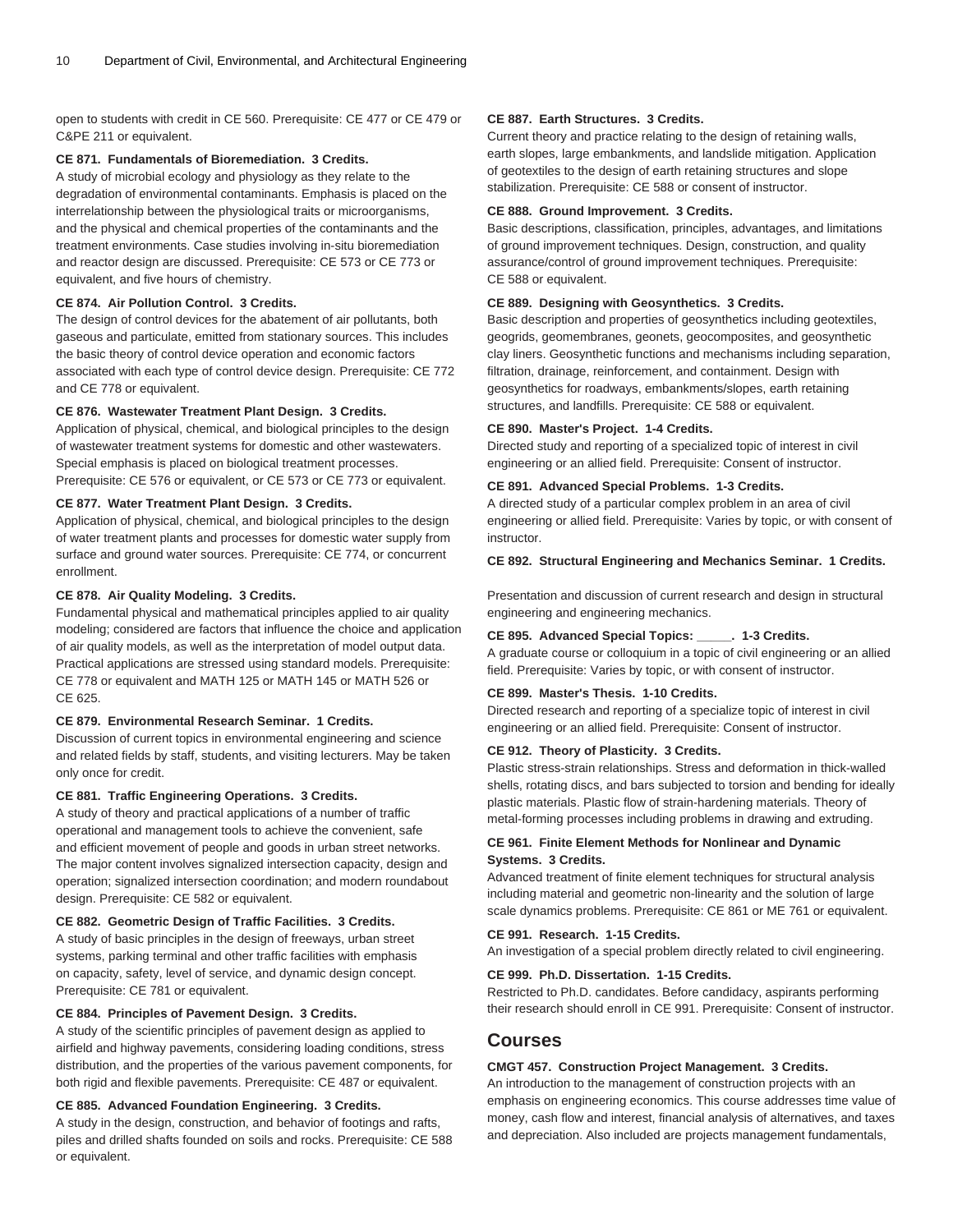project scheduling, and project controls. Prerequisite: [MATH 126](/search/?P=MATH%20126) or [MATH 146](/search/?P=MATH%20146) or consent of the instructor.

#### **CMGT 500. Construction Engineering. 3 Credits.**

An introduction to the construction industry, construction project management, and construction operations. Topics include project participant roles and responsibilities; project delivery systems; procurement of construction services; sustainable construction; contracts, bonds, and insurance; equipment selection and use; constructability and value engineering; estimating and bidding; planning and scheduling; operations management; safety; and project commissioning and closeout. Prerequisite: Junior or Senior standing in the School of Engineering, or consent of the instructor.

#### **CMGT 700. Construction Project Management. 3 Credits.**

An introduction to the management of construction projects. This course addresses project delivery systems, project organization, estimating and bidding, planning and scheduling, legal and safety issues, among other topics. Prerequisite: Graduate standing or consent of instructor. Not open to those with credit in [CMGT 500](/search/?P=CMGT%20500).

#### **CMGT 701. Construction Planning and Scheduling. 3 Credits.**

An introduction to the planning and scheduling of projects, for both construction and design. Emphasis is placed on the critical path method including network development, production of time schedules, time-cost considerations, and the efficient utilization of resources. Manual and computer techniques are covered. Prerequisite: [CMGT 500](/search/?P=CMGT%20500) or [CMGT 700](/search/?P=CMGT%20700), and [MATH 526](/search/?P=MATH%20526) or [CE 625](/search/?P=CE%20625) or [EMGT 802](/search/?P=EMGT%20802), or consent of instructor.

# **CMGT 702. Construction Equipment and Methods. 3 Credits.**

This course introduces the student to the multitude of construction equipment employed in construction. The underlying technology and engineering principles are reviewed. Principles of equipment selection, equipment utilization, and equipment economic analysis are covered. Prerequisite: [CMGT 500](/search/?P=CMGT%20500) or [CMGT 700,](/search/?P=CMGT%20700) [MATH 526](/search/?P=MATH%20526) or [CE 625](/search/?P=CE%20625) or [EMGT 802,](/search/?P=EMGT%20802) and [CMGT 457](/search/?P=CMGT%20457) or [EMGT 806](/search/?P=EMGT%20806), or consent of instructor.

### **CMGT 703. Construction Quality, Productivity, and Safety. 3 Credits.**

Operations analysis for work improvement in construction using process charts, crew balancing, time-lapse photography, and planning techniques. Regulations, accident prevention, and safety management are covered. Prerequisite: [CMGT 500](/search/?P=CMGT%20500) or [CMGT 700,](/search/?P=CMGT%20700) [MATH 526](/search/?P=MATH%20526) or [CE 625](/search/?P=CE%20625) or [EMGT 802,](/search/?P=EMGT%20802) and [CMGT 457](/search/?P=CMGT%20457) or [EMGT 806](/search/?P=EMGT%20806), or consent of instructor.

#### **CMGT 704. Construction Estimating and Bidding. 3 Credits.**

A study of the quantity survey, cost estimating, scheduling and project controls; construction operations; and methods of building construction. Prerequisite: [CMGT 500](/search/?P=CMGT%20500) or [CMGT 700,](/search/?P=CMGT%20700) [MATH 526](/search/?P=MATH%20526) or [CE 625](/search/?P=CE%20625) or [EMGT 802,](/search/?P=EMGT%20802) and [CMGT 457](/search/?P=CMGT%20457) or [EMGT 806](/search/?P=EMGT%20806), or consent of instructor.

# **CMGT 705. Construction Contracts, Bonds, and Insurance. 3 Credits.**

Legal doctrines relating to owners, design professionals, and contractors. Sources of law, forms of association, and agency. Contract formation, rights and duties, interpretation, performance problems, disputes, and claims. Surety bonds and insurance. Prerequisite: [CMGT 500](/search/?P=CMGT%20500) or [CMGT 700](/search/?P=CMGT%20700), or consent of instructor.

# **CMGT 706. Construction Alternative Project Delivery Methods. 3 Credits.**

Learn the types of alternative project delivery methods that are increasingly used in the design and construction industry, including Design-Build (DB), Construction Manager at Risk (CMAR or CM/GC), Integrated Project Delivery (IPD), Public-Private-Partnerships (P3), and more. Within these methods, the course focuses on the industry's expanding scope of preconstruction services and increasing integration between design and construction professionals. Prerequisite: Corequisite: [CMGT 500](/search/?P=CMGT%20500) or [CMGT 700](/search/?P=CMGT%20700).

# **CMGT 707. Engineering Risk and Decision Analysis. 3 Credits.**

The course investigates the fundamental principles and techniques of risk and decision analysis. It applies these principles in project-level decisions in which risk or uncertainty play a central role. The course examines various risk and decision tools including Monte Carlo analyses, influence diagrams, and other types of multi-criteria decision analyses. In addition to teaching to the skills and techniques, the course will introduce students to new ideas and concepts regarding decision and risk analysis. Prerequisite: [CMGT 500](/search/?P=CMGT%20500) or [CMGT 700](/search/?P=CMGT%20700) or consent of instructor.

#### **CMGT 708. Introduction to Sustainable Design and Construction. 3 Credits.**

This course introduces students to Sustainable Design Concepts that are applicable to Civil and Architectural Engineering. Prerequisite: Senior or graduate standing in Architectural Engineering, Architecture, or Civil Engineering or consent of instructor.

# **CMGT 711. Construction Safety. 3 Credits.**

This course's primary purpose is to help students understand construction safety theories and practices. Methods used to improve construction safety are introduced. A class project is used to help students explore and identify opportunities to improve construction safety. Prerequisite: Graduate standing or consent of instructor.

#### **CMGT 712. Construction Safety Solution Development. 3 Credits.**

This course aims to help students develop solutions to improve construction safety. Solution development focuses on improving safety issues faced in the construction industry, including but not limited to software, hardware, processes, methods, and concepts. Prerequisite: Graduate standing or consent of instructor.

# **CMGT 790. Construction Seminar:. 3 Credits.**

Prerequisite: Varies with topic.

#### **CMGT 801. Directed Readings in Construction Management. 1-3 Credits.**

Graduate-level directed readings on a topic in construction management mutually agreed on by the student and instructor. Intended to build on one or more of the core course topics: project management; planning and scheduling; equipment and methods; quality; productivity and safety; estimating and bidding; contracts, bonds, and insurance. [CMGT 801](/search/?P=CMGT%20801) may be repeated for credit to a maximum of three hours in the degree program. Mutually agreed course deliverable(s) required. Prerequisite: Approval of the course topic and deliverable(s) by the instructor, [CMGT 500](/search/?P=CMGT%20500) or [CMGT 700](/search/?P=CMGT%20700), [CMGT 701,](/search/?P=CMGT%20701) [CMGT 702](/search/?P=CMGT%20702), [CMGT 703](/search/?P=CMGT%20703), [CMGT 704](/search/?P=CMGT%20704), and [CMGT 705](/search/?P=CMGT%20705), or consent of instructor.

#### **CMGT 802. Special Problems in Construction Management. 1-3 Credits.**

Graduate-level investigation requiring research of a topic in construction management mutually agreed on by the student and instructor. Intended to build on one or more of the core course topics: project management; planning and scheduling; equipment and methods; quality; productivity and safety; estimating and bidding; contracts, bonds, and insurance. [CMGT 802](/search/?P=CMGT%20802) may be repeated for credit to a maximum of three hours in the degree program. Mutually agreed course deliverable such as a paper summarizing the results of the investigation required. Prerequisite: Approval of the course topic and deliverable by the instructor, [CMGT 500](/search/?P=CMGT%20500) or [CMGT 700,](/search/?P=CMGT%20700) [CMGT 701](/search/?P=CMGT%20701), [CMGT 702,](/search/?P=CMGT%20702) [CMGT 703](/search/?P=CMGT%20703), [CMGT 704,](/search/?P=CMGT%20704) and [CMGT 705](/search/?P=CMGT%20705), or consent of instructor.

**CMGT 805. Construction Accounting and Finance. 3 Credits.** Project level cost control concepts and structure, time and cost integration, data collection and reporting, equipment cost, job overhead